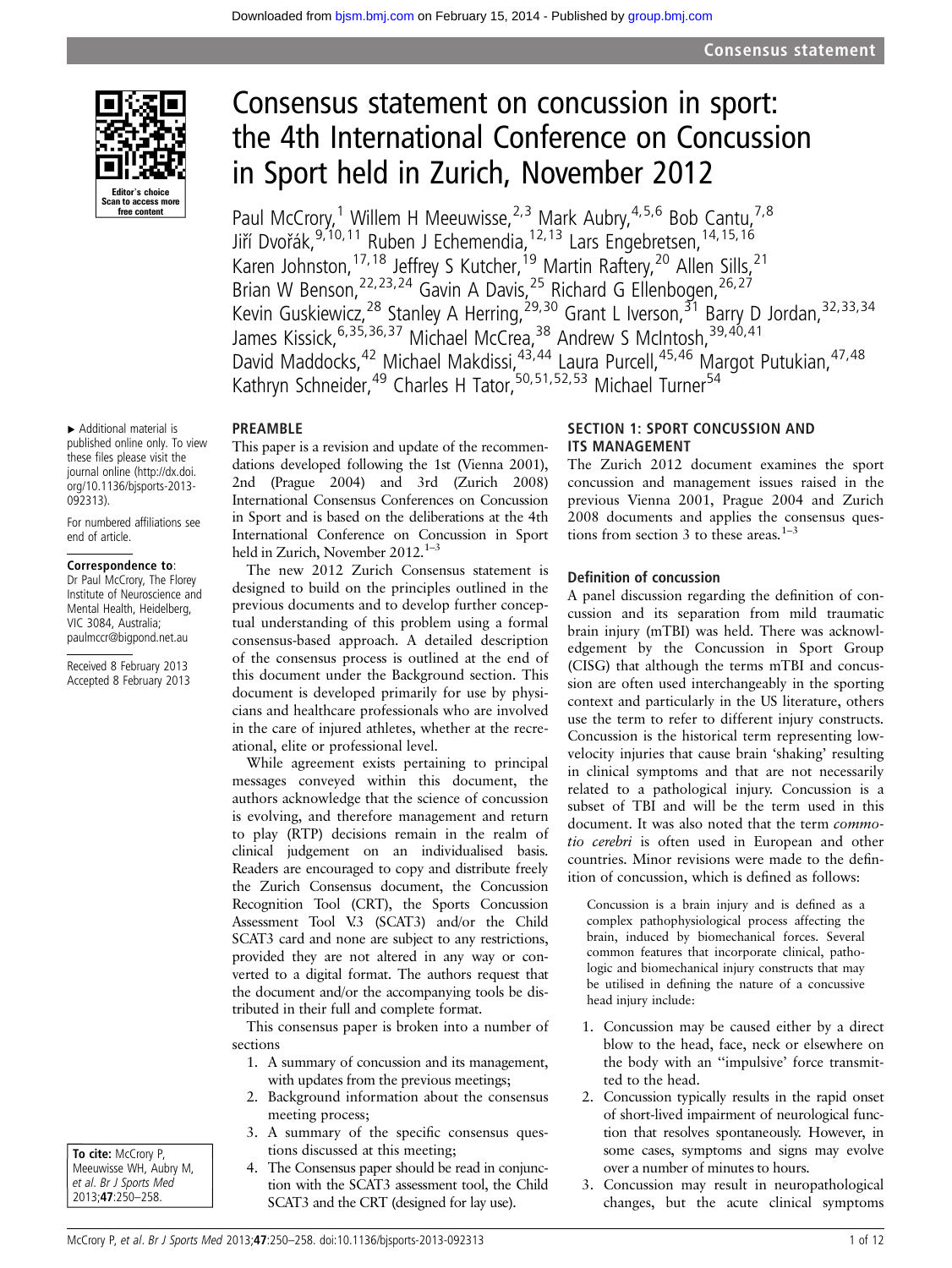largely reflect a functional disturbance rather than a structural injury and, as such, no abnormality is seen on standard structural neuroimaging studies.

4. Concussion results in a graded set of clinical symptoms that may or may not involve loss of consciousness. Resolution of the clinical and cognitive symptoms typically follows a sequential course. However, it is important to note that in some cases symptoms may be prolonged.

# Recovery of concussion

The majority (80–90%) of concussions resolve in a short (7– 10 day) period, although the recovery time frame may be longer in children and adolescents.<sup>2</sup>

#### Symptoms and signs of acute concussion

The diagnosis of acute concussion usually involves the assessment of a range of domains including clinical symptoms, physical signs, cognitive impairment, neurobehavioural features and sleep disturbance. Furthermore, a detailed concussion history is an important part of the evaluation both in the injured athlete and when conducting a preparticipation examination. The detailed clinical assessment of concussion is outlined in the SCAT3 and Child SCAT3 forms, which are given in the appendix to this document.

The suspected diagnosis of concussion can include one or more of the following clinical domains:

- 1. Symptoms—somatic (eg, headache), cognitive (eg, feeling like in a fog) and/or emotional symptoms (eg, lability);
- 2. Physical signs (eg, loss of consciousness (LOC), amnesia);
- 3. Behavioural changes (eg, irritability);
- 4. Cognitive impairment (eg, slowed reaction times);
- 5. Sleep disturbance (eg, insomnia).

If any one or more of these components are present, a concussion should be suspected and the appropriate management strategy instituted.

## On-field or sideline evaluation of acute concussion

When a player shows ANY features of a concussion:

- A. The player should be evaluated by a physician or other licensed healthcare provider onsite using standard emergency management principles and particular attention should be given to excluding a cervical spine injury.
- B. The appropriate disposition of the player must be determined by the treating healthcare provider in a timely manner. If no healthcare provider is available, the player should be safely removed from practice or play and urgent referral to a physician arranged.
- C. Once the first aid issues are addressed, an assessment of the concussive injury should be made using the SCAT3 or other sideline assessment tools.
- D. The player should not be left alone following the injury and serial monitoring for deterioration is essential over the initial few hours following injury.
- E. A player with diagnosed concussion should not be allowed to RTP on the day of injury.

Sufficient time for assessment and adequate facilities should be provided for the appropriate medical assessment both on and off the field for all injured athletes. In some sports, this may require rule change to allow an appropriate off-field medical assessment to occur without affecting the flow of the game or unduly penalising the injured player's team. The final determination regarding concussion diagnosis and/or fitness to play is a medical decision based on clinical judgement.

Sideline evaluation of cognitive function is an essential component in the assessment of this injury. Brief neuropsychological test batteries that assess attention and memory function have been shown to be practical and effective. Such tests include the SCAT3, which incorporates the Maddocks' questions<sup>4  $5$ </sup> and the Standardized Assessment of Concussion  $(SAC)$ .<sup>6–8</sup> It is worth noting that standard orientation questions (eg, time, place and person) have been shown to be unreliable in the sporting situation when compared with memory assessment.<sup>5</sup>  $\frac{9}{9}$  It is recognised, however, that abbreviated testing paradigms are designed for rapid concussion screening on the sidelines and are not meant to replace comprehensive neuropsychological testing which should ideally be performed by trained neuropsychologists who are sensitive to subtle deficits that may exist beyond the acute episode; nor should they be used as a stand-alone tool for the ongoing management of sports concussions.

It should also be recognised that the appearance of symptoms or cognitive deficit might be delayed several hours following a concussive episode and that concussion should be seen as an evolving injury in the acute stage.

#### Evaluation in the emergency room or office by medical personnel

An athlete with concussion may be evaluated in the emergency room or doctor's office as a point of first contact following injury or may have been referred from another care provider. In addition to the points outlined above, the key features of this examination should encompass:

- A. A medical assessment including a comprehensive history and detailed neurological examination including a thorough assessment of mental status, cognitive functioning, gait and balance.
- B. A determination of the clinical status of the patient, including whether there has been improvement or deterioration since the time of injury. This may involve seeking additional information from parents, coaches, teammates and eyewitnesses to the injury.
- C. A determination of the need for emergent neuroimaging in order to exclude a more severe brain injury involving a structural abnormality.

In large part, these points above are included in the SCAT3 assessment.

#### Concussion investigations

A range of additional investigations may be utilised to assist in the diagnosis and/or exclusion of injury. Conventional structural neuroimaging is typically normal in concussive injury. Given that caveat, the following suggestions are made: Brain CT (or where available an MR brain scan) contributes little to concussion evaluation but should be employed whenever suspicion of an intracerebral or structural lesion (eg, skull fracture) exists. Examples of such situations may include prolonged disturbance of the conscious state, focal neurological deficit or worsening symptoms.

Other imaging modalities such as fMRI demonstrate activation patterns that correlate with symptom severity and recovery in concussion.10–<sup>14</sup> Although not part of routine assessment at the present time, they nevertheless provide additional insight to pathophysiological mechanisms. Alternative imaging technologies (eg, positron emission tomography, diffusion tensor imaging, magnetic resonance spectroscopy, functional connectivity), while demonstrating some compelling findings, are still at early stages of development and cannot be recommended other than in a research setting.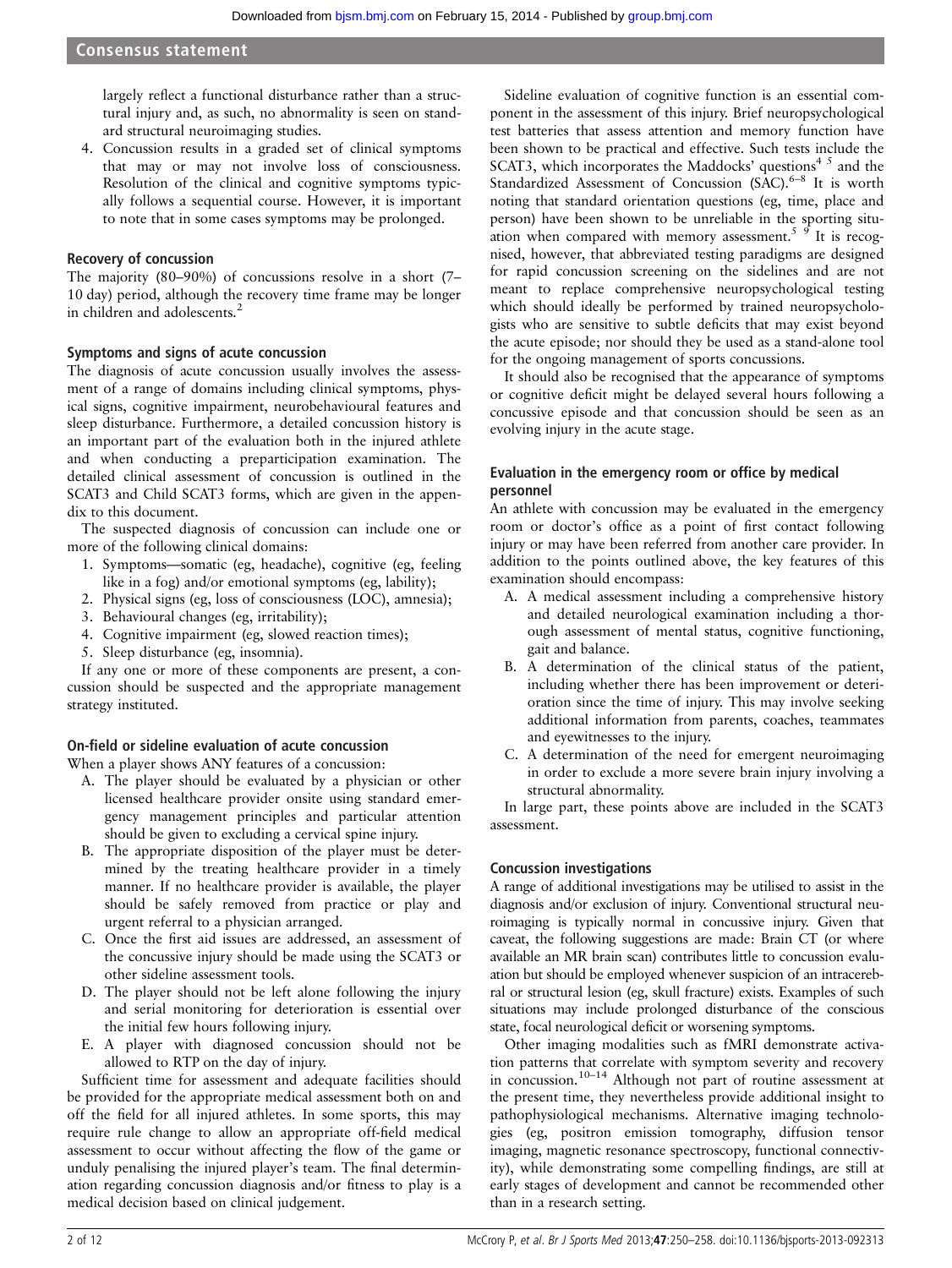Published studies, using both sophisticated force plate technology, as well as those using less sophisticated clinical balance tests (eg, Balance Error Scoring System (BESS)), have identified acute postural stability deficits lasting approximately 72 h following sports-related concussion. It appears that postural stability testing provides a useful tool for objectively assessing the motor domain of neurological functioning, and should be considered as a reliable and valid addition to the assessment of athletes suffering from concussion, particularly where the symptoms or signs indicate a balance component.<sup>15-21</sup>

The significance of Apolipoprotein (Apo) E4, ApoE promoter gene, Tau polymerase and other genetic markers in the management of sports concussion risk or injury outcome is unclear at this time.<sup>22 23</sup> Evidence from human and animal studies in more severe traumatic brain injury demonstrates induction of a variety of genetic and cytokine factors such as: insulin-like growth factor 1 (IGF-1), IGF binding protein 2, Fibroblast growth factor, Cu-Zn superoxide dismutase, superoxide dismutase 1 (SOD-1), nerve growth factor, glial fibrillar acidic protein (GFAP) and S-100. How such factors are affected in sporting concussion is not known at this stage.<sup>24–31</sup> In addition, biochemical serum and cerebral spinal fluid biomarkers of brain injury (including S-100, neuron-specific enolase (NSE), myelin basic protein (MBP), GFAP, tau, etc) have been proposed as a means by which cellular damage may be detected if present.<sup>32-38</sup> There is currently insufficient evidence, however, to justify the routine use of these biomarkers clinically.

Different electrophysiological recording techniques (eg, evoked response potential (ERP), cortical magnetic stimulation and electroencephalography) have demonstrated reproducible abnormalities in the postconcussive state; however, not all studies reliably differentiated concussed athletes from controls.39–<sup>45</sup> The clinical significance of these changes remains to be established.

# Neuropsychological assessment

The application of neuropsychological (NP) testing in concussion has been shown to be of clinical value and contributes significant information in concussion evaluation.46–<sup>51</sup> Although cognitive recovery largely overlaps with the time course of symptom recovery in most cases, it has been demonstrated that cognitive recovery may occasionally precede or more commonly follow clinical symptom resolution, suggesting that the assessment of cognitive function should be an important component in the overall assessment of concussion and, in particular, any RTP protocol.<sup>52 53</sup> It must be emphasised, however, that NP assessment should not be the sole basis of management decisions. Rather, it should be seen as an aid to the clinical decisionmaking process in conjunction with a range of assessments of different clinical domains and investigational results.

It is recommended that all athletes should have a clinical neurological assessment (including assessment of their cognitive function) as part of their overall management. This will normally be performed by the treating physician often in conjunction with computerised neuropsychological screening tools.

Formal NP testing is not required for all athletes; however, when this is considered necessary, it should ideally be performed by a trained neuropsychologist. Although neuropsychologists are in the best position to interpret NP tests by virtue of their background and training, the ultimate RTP decision should remain a medical one in which a multidisciplinary approach, when possible, has been taken. In the absence of NP and other (eg, formal balance assessment) testing, a more conservative RTP approach may be appropriate.

NP testing may be used to assist RTP decisions and is typically performed when an athlete is clinically asymptomatic; however, NP assessment may add important information in the early stages following injury.<sup>54 55</sup> There may be particular situations where testing is performed early to assist in determining aspects of management, for example, return to school in a paediatric athlete. This will normally be best determined in consultation with a trained neuropsychologist.<sup>56 57</sup>

Baseline NP testing was considered by the panel and was not felt to be required as a mandatory aspect of every assessment; however, it may be helpful to add useful information to the overall interpretation of these tests. It also provides an additional educative opportunity for the physician to discuss the significance of this injury with the athlete. At present, there is insufficient evidence to recommend the widespread routine use of baseline neuropsychological testing.

# Concussion management

The cornerstone of concussion management is physical and cognitive rest until the acute symptoms resolve and then a graded programme of exertion prior to medical clearance and RTP. The current published evidence evaluating the effect of rest following a sports-related concussion is sparse. An initial period of rest in the acute symptomatic period following injury (24–48 h) may be of benefit. Further research to evaluate the long-term outcome of rest, and the optimal amount and type of rest, is needed. In the absence of evidence-based recommendations, a sensible approach involves the gradual return to school and social activities ( prior to contact sports) in a manner that does not result in a significant exacerbation of symptoms.

Low-level exercise for those who are slow to recover may be of benefit, although the optimal timing following injury for initiation of this treatment is currently unknown.

As described above, the majority of injuries will recover spontaneously over several days. In these situations, it is expected that an athlete will proceed progressively through a stepwise RTP strategy.<sup>58</sup>

# Graduated RTP protocol

RTP protocol following a concussion follows a stepwise process as outlined in table 1.

With this stepwise progression, the athlete should continue to proceed to the next level if asymptomatic at the current level. Generally, each step should take 24 h so that an athlete would take approximately 1 week to proceed through the full rehabilitation protocol once they are asymptomatic at rest and with provocative exercise. If any postconcussion symptoms occur while in the stepwise programme, then the patient should drop back to the previous asymptomatic level and try to progress again after a further 24 h period of rest has passed.

# Same day RTP

It was unanimously agreed that no RTP on the day of concussive injury should occur. There are data demonstrating that at the collegiate and high school levels, athletes allowed to RTP on the same day may demonstrate NP deficits postinjury that may not be evident on the sidelines and are more likely to have delayed onset of symptoms.59–<sup>65</sup>

# 'Difficult' or persistently symptomatic concussion patient

Persistent symptoms (>10 days) are generally reported in 10–15% of concussions. In general, symptoms are not specific to concussion and it is important to consider other pathologies.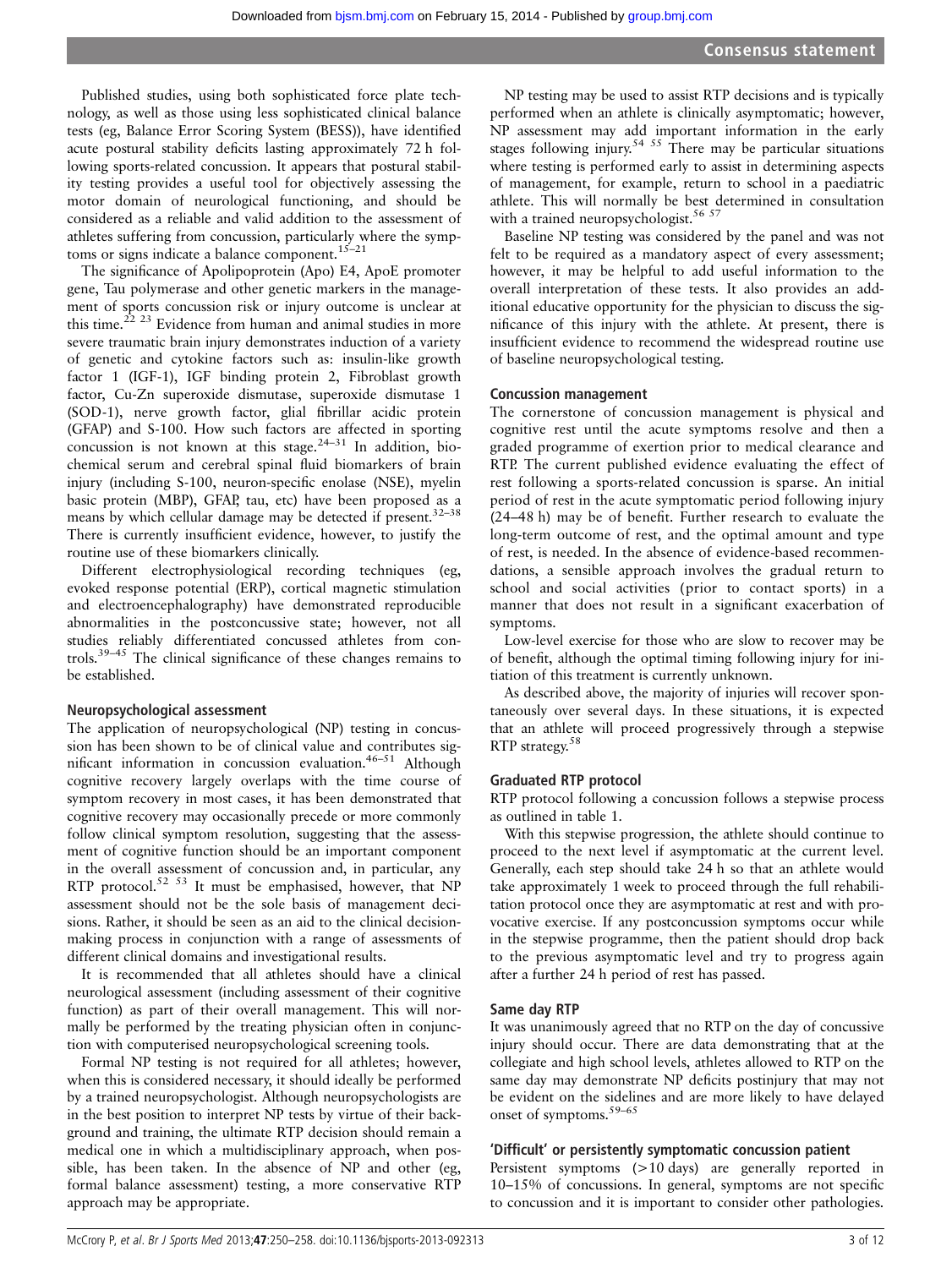| Table 1 | Graduated return to play protocol |  |  |  |  |  |
|---------|-----------------------------------|--|--|--|--|--|
|---------|-----------------------------------|--|--|--|--|--|

| <b>Rehabilitation</b><br>stage    | <b>Functional exercise at each</b><br>stage of rehabilitation                                                                                    | Objective of each<br>stage                                              |
|-----------------------------------|--------------------------------------------------------------------------------------------------------------------------------------------------|-------------------------------------------------------------------------|
| 1. No activity                    | Symptom limited physical and<br>cognitive rest                                                                                                   | Recovery                                                                |
| 2. Light aerobic<br>exercise      | Walking, swimming or<br>stationary cycling keeping<br>intensity <70% maximum<br>permitted heart rate<br>No resistance training                   | Increase HR                                                             |
| 3. Sport-specific<br>exercise     | Skating drills in ice hockey,<br>running drills in soccer. No<br>head impact activities                                                          | Add movement                                                            |
| 4. Non-contact<br>training drills | Progression to more complex<br>training drills, eg, passing drills<br>in football and ice hockey<br>May start progressive<br>resistance training | Exercise, coordination<br>and cognitive load                            |
| 5. Full-contact<br>practice       | Following medical clearance<br>participate in normal training<br>activities                                                                      | Restore confidence and<br>assess functional skills<br>by coaching staff |
| 6. Return to play                 | Normal game play                                                                                                                                 |                                                                         |

Cases of concussion in sport where clinical recovery falls outside the expected window (ie, 10 days) should be managed in a multidisciplinary manner by healthcare providers with experience in sports-related concussion.

#### Psychological management and mental health issues

Psychological approaches may have potential application in this injury, particularly with the modifiers listed below.<sup>66 67</sup> Physicians are also encouraged to evaluate the concussed athlete for affective symptoms such as depression and anxiety as these symptoms are common in all forms of traumatic brain injury.<sup>58</sup>

#### Role of pharmacological therapy

Pharmacological therapy in sports concussion may be applied in two distinct situations. The first of these situations is the management of specific and/or prolonged symptoms (eg, sleep disturbance, anxiety, etc). The second situation is where drug therapy is used to modify the underlying pathophysiology of the condition with the aim of shortening the duration of the concussion symptoms.<sup>68</sup> In broad terms, this approach to management should be only considered by clinicians experienced in concussion management.

An important consideration in RTP is that concussed athletes should not only be symptom-free, but also they should not be taking any pharmacological agents/medications that may mask or modify the symptoms of concussion. Where antidepressant therapy may be commenced during the management of a concussion, the decision to RTP while still on such medication must be considered carefully by the treating clinician.

#### Role of preparticipation concussion evaluation

Recognising the importance of a concussion history, and appreciating the fact that many athletes will not recognise all the concussions they may have suffered in the past, a detailed concussion history is of value.<sup>69-72</sup> Such a history may preidentify athletes who fit into a high-risk category and provides an opportunity for the healthcare provider to educate the athlete in regard to the significance of concussive injury. A structured concussion history should include specific questions as to previous symptoms of a concussion and length of recovery; not

just the perceived number of past concussions. It is also worth noting that dependence on the recall of concussive injuries by teammates or coaches has been demonstrated to be unreliable.<sup>69</sup> The clinical history should also include information about all previous head, face or cervical spine injuries as these may also have clinical relevance. It is worth emphasising that in the setting of maxillofacial and cervical spine injuries, coexistent concussive injuries may be missed unless specifically assessed. Questions pertaining to disproportionate impact versus symptom severity matching may alert the clinician to a progressively increasing vulnerability to injury. As part of the clinical history, it is advised that details regarding protective equipment employed at the time of injury be sought, both for recent and remote injuries.

There is an additional and often unrecognised benefit of the preparticipation physical examination insofar as the evaluation allows for an educative opportunity with the player concerned as well as consideration of modification of playing behaviour if required.

#### Modifying factors in concussion management

A range of 'modifying' factors may influence the investigation and management of concussion and, in some cases, may predict the potential for prolonged or persistent symptoms. However, in some cases, the evidence for their efficacy is limited. These modifiers would be important to consider in a detailed concussion history and are outlined in table 2.

#### Female gender

The role of female gender as a possible modifier in the management of concussion was discussed at length by the panel. There was no unanimous agreement that the current published research evidence is conclusive enough for this to be included as a modifying factor, although it was accepted that gender may be a risk factor for injury and/or influence injury severity.73–<sup>75</sup>

#### Significance of LOC

In the overall management of moderate-to-severe traumatic brain injury, duration of LOC is an acknowledged predictor of

| <b>Table 2</b> Concussion modifiers |                                                                                                                                                           |  |
|-------------------------------------|-----------------------------------------------------------------------------------------------------------------------------------------------------------|--|
| <b>Factors</b>                      | Modifier                                                                                                                                                  |  |
| Symptoms                            | Number<br>Duration (>10 days)<br>Severity                                                                                                                 |  |
| Signs                               | Prolonged loss of consciousness (LOC) (>1 min),<br>Amnesia                                                                                                |  |
| Sequelae                            | Concussive convulsions                                                                                                                                    |  |
| Temporal                            | Frequency-repeated concussions over time<br>Timing-injuries close together in time<br>'Recency'-recent concussion or traumatic brain<br>injury (TBI)      |  |
| Threshold                           | Repeated concussions occurring with progressively<br>less impact force or slower recovery after each<br>successive concussion                             |  |
| Age                                 | Child and adolescent $\left($ < 18 years old)                                                                                                             |  |
| Comorbidities and<br>premorbidities | Migraine, depression or other mental health<br>disorders, attention deficit hyperactivity disorder<br>(ADHD), learning disabilities (LD), sleep disorders |  |
| Medication                          | Psychoactive drugs, anticoagulants                                                                                                                        |  |
| Behaviour                           | Dangerous style of play                                                                                                                                   |  |
| Sport                               | High-risk activity, contact and collision sport, high<br>sporting level                                                                                   |  |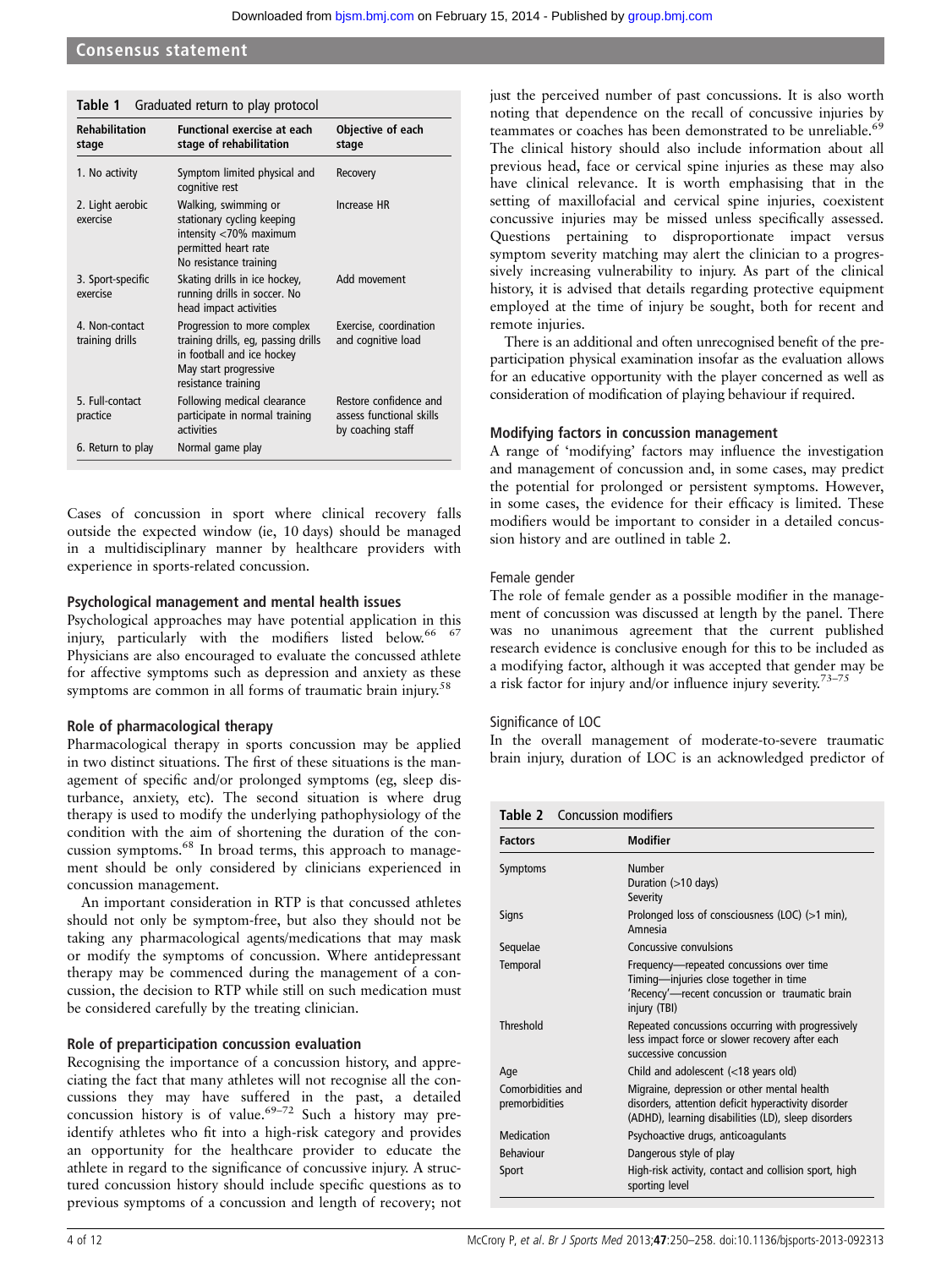outcome.<sup>76</sup> Although published findings in concussion describe LOC associated with specific, early cognitive deficits, it has not been noted as a measure of injury severity.<sup>77</sup> <sup>78</sup> Consensus discussion determined that prolonged (>1 min duration) LOC would be considered as a factor that may modify management.

#### Significance of amnesia and other symptoms

There is renewed interest in the role of post-traumatic amnesia and its role as a surrogate measure of injury severity.<sup>64</sup> 79 80 Published evidence suggests that the nature, burden and duration of the clinical postconcussive symptoms may be more important than the presence or duration of amnesia alone.77 81 82 Further, it must be noted that retrograde amnesia varies with the time of measurement postinjury and hence is poorly reflective of injury severity.83 84

#### Motor and convulsive phenomena

A variety of immediate motor phenomena (eg, tonic posturing) or convulsive movements may accompany a concussion. Although dramatic, these clinical features are generally benign and require no specific management beyond the standard treatment of the underlying concussive injury.<sup>85 86</sup>

#### Depression

Mental health issues (such as depression) have been reported as a consequence of all levels of traumatic brain injury including sports-related concussion. Neuroimaging studies using fMRI suggest that a depressed mood following concussion may reflect an underlying pathophysiological abnormality consistent with a limbic-frontal model of depression.<sup>34</sup>  $87-\frac{97}{7}$  Although such mental health issues may be multifactorial in nature, it is recommended that the treating physician consider these issues in the management of concussed patients.

## SPECIAL POPULATIONS

## Child and adolescent athlete

The evaluation and management recommendations contained herein can be applied to children and adolescents down to the age of 13 years. Below that age, children report concussion symptoms different from adults and would require age-appropriate symptom checklists as a component of assessment. An additional consideration in assessing the child or adolescent athlete with a concussion is that the clinical evaluation by the healthcare professional may need to include both patient and parent input, and possibly teacher and school input when appropriate.<sup>98-104</sup> A child SCAT3 has been developed to assess concussion (see appendix) for individuals aged 5–12 years.

The decision to use NP testing is broadly the same as the adult assessment paradigm, although there are some differences. The timing of testing may differ in order to assist planning in school and home management. If cognitive testing is performed, then it must be developmentally sensitive until late teen years due to the ongoing cognitive maturation that occurs during this period, which in turn limits the utility of comparison to either the person's own baseline performance or to population norms.<sup>20</sup> In this age group, it is more important to consider the use of trained paediatric neuropsychologists to interpret assessment data, particularly in children with learning disorders and/or ADHD who may need more sophisticated assessment strategies.<sup>56 57 98</sup>

It was agreed by the panel that no return to sport or activity should occur before the child/adolescent athlete has managed to return to school successfully. In addition, the concept of 'cognitive rest' was highlighted with special reference to a child's need to limit exertion with activities of daily living that may exacerbate

symptoms. School attendance and activities may also need to be modified to avoid provocation of symptoms. Children should not be returned to sport until clinically completely symptom-free, which may require a longer time frame than for adults.

Because of the different physiological response and longer recovery after concussion and specific risks (eg, diffuse cerebral swelling) related to head impact during childhood and adolescence, a more conservative RTP approach is recommended. It is appropriate to extend the amount of time of asymptomatic rest and/or the length of the graded exertion in children and adolescents. It is not appropriate for a child or adolescent athlete with concussion to RTP on the same day as the injury, regardless of the level of athletic performance. Concussion modifiers apply even more to this population than adults and may mandate more cautious RTP advice.

#### Elite versus non-elite athletes

All athletes, regardless of the level of participation, should be managed using the same treatment and RTP paradigm. The available resources and expertise in concussion evaluation are of more importance in determining management than a separation between elite and non-elite athlete management. Although formal NP testing may be beyond the resources of many sports or individuals, it is recommended that, in all organised high-risk sports, consideration be given to having this cognitive evaluation, regardless of the age or level of performance.

#### Chronic traumatic encephalopathy

Clinicians need to be mindful of the potential for long-term problems in the management of all athletes. However, it was agreed that chronic traumatic encephalopathy (CTE) represents a distinct tauopathy with an unknown incidence in athletic populations. It was further agreed that a cause and effect relationship has not as yet been demonstrated between CTE and concussions or exposure to contact sports.<sup>105–114</sup> At present, the interpretation of causation in the modern CTE case studies should proceed cautiously. It was also recognised that it is important to address the fears of parents/athletes from media pressure related to the possibility of CTE.

#### INJURY PREVENTION

#### Protective equipment—mouthguards and helmets

There is no good clinical evidence that currently available protective equipment will prevent concussion, although mouthguards have a definite role in preventing dental and orofacial injury. Biomechanical studies have shown a reduction in impact forces to the brain with the use of head gear and helmets, but these findings have not been translated to show a reduction in concussion incidence. For skiing and snowboarding, there are a number of studies to suggest that helmets provide protection against head and facial injury and hence should be recommended for participants in alpine sports. $115-118$  In specific sports such as cycling, motor and equestrian sports, protective helmets may prevent other forms of head injury (eg, skull fracture) that are related to falling on hard surfaces and may be an important injury prevention issue for those sports. $118-130$ 

#### Rule change

Consideration of rule changes to reduce the head injury incidence or severity may be appropriate where a clear-cut mechanism is implicated in a particular sport. An example of this is in football (soccer) where research studies demonstrated that upper limb to head contact in heading contests accounted for approximately 50% of concussions.<sup>131</sup> As noted earlier, rule changes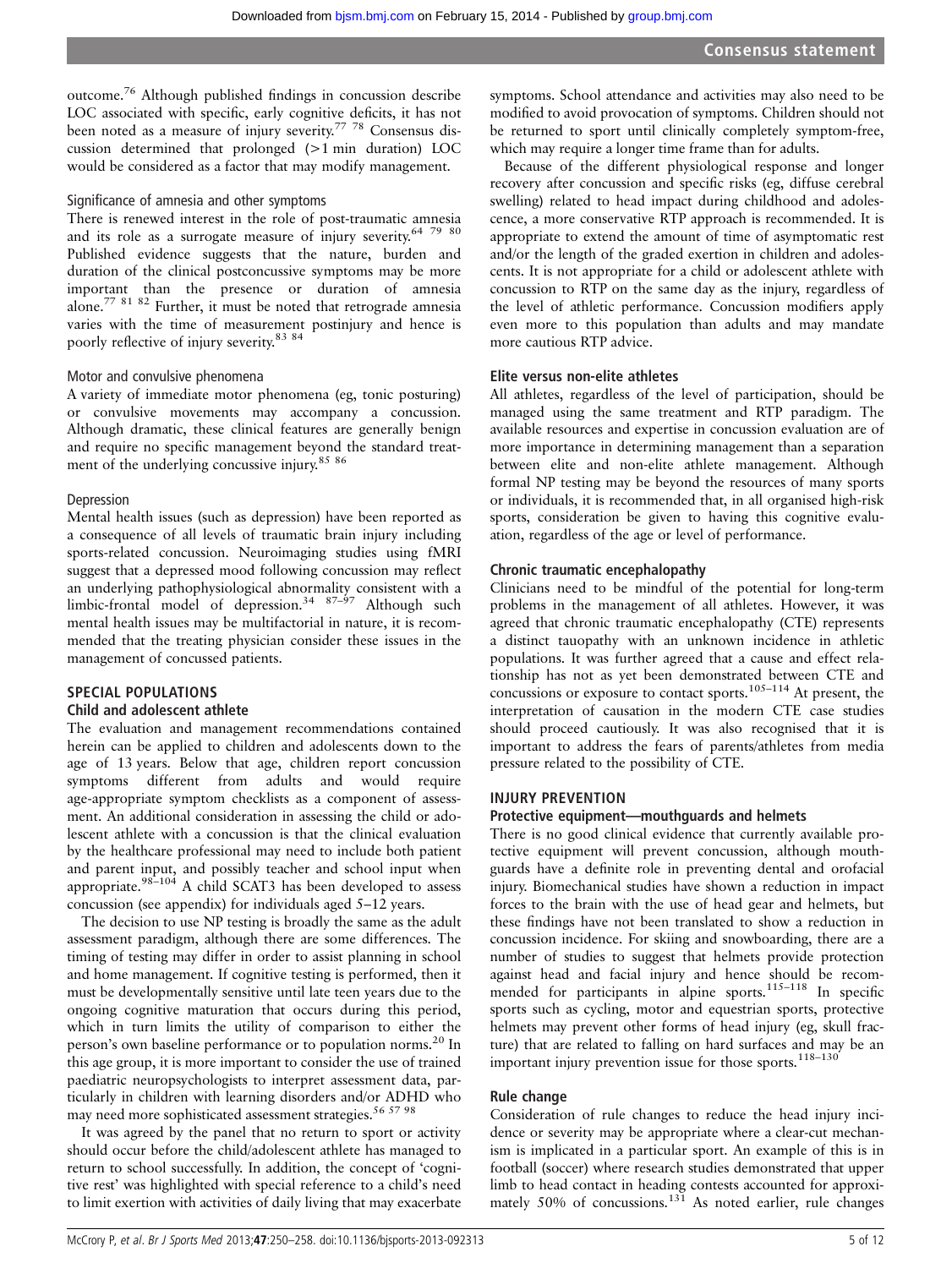may also be needed in some sports to allow an effective off-field medical assessment to occur without compromising the athlete's welfare, affecting the flow of the game or unduly penalising the player's team. It is important to note that rule enforcement may be a critical aspect of modifying injury risk in these settings, and referees play an important role in this regard.

#### Risk compensation

An important consideration in the use of protective equipment is the concept of risk compensation.<sup>132</sup> This is where the use of protective equipment results in behavioural change such as the adoption of more dangerous playing techniques, which can result in a paradoxical increase in injury rates. The degree to which this phenomenon occurs is discussed in more detail in the review published in this supplement of the journal. This may be a matter of particular concern in child and adolescent athletes where the head injury rates are often higher than in adult athletes.<sup>133-135</sup>

## Aggression versus violence in sport

The competitive/aggressive nature of sport that makes it fun to play and watch should not be discouraged. However, sporting organisations should be encouraged to address violence that may increase concussion risk.<sup>136</sup> <sup>137</sup> Fair play and respect should be supported as key elements of sport.

#### Knowledge transfer

As the ability to treat or reduce the effects of concussive injury after the event is minimal, education of athletes, colleagues and the general public is a mainstay of progress in this field. Athletes, referees, administrators, parents, coaches and healthcare providers must be educated regarding the detection of concussion, its clinical features, assessment techniques and principles of safe RTP. Methods to improve education including web-based resources, educational videos and international outreach programmes are important in delivering the message. In addition, concussion working groups, plus the support and endorsement of enlightened sport groups such as Fédération Internationale de Football Association (FIFA), International Olympic Commission (IOC), International Rugby Board (IRB) and International Ice Hockey Federation (IIHF), who initiated this endeavour, have enormous value and must be pursued vigorously. Fair play and respect for opponents are ethical values that should be encouraged in all sports and sporting associations. Similarly, coaches, parents and managers play an important part in ensuring that these values are implemented on the field of play.<sup>58 138-150</sup>

#### SECTION 2: STATEMENT ON BACKGROUND TO THE CONSENSUS PROCESS

In November 2001, the 1st International Conference on Concussion in Sport was held in Vienna, Austria. This meeting was organised by the IIHF in partnership with FIFA and the Medical Commission of the IOC. As part of the resulting mandate for the future, the need for leadership and future updates was identified. The 2nd International Conference on Concussion in Sport was organised by the same group with the additional involvement of the IRB and was held in Prague, the Czech Republic, in November 2004. The original aims of the symposia were to provide recommendations for the improvement of safety and health of athletes who suffer concussive injuries in ice hockey, rugby, football (soccer) as well as other sports. To this end, a range of experts were invited to both meetings to address specific issues of epidemiology, basic and clinical science, injury grading systems, cognitive assessment, new research methods, protective equipment, management, prevention and long-term outcome.<sup>1</sup> <sup>2</sup>

The 3rd International Conference on Concussion in Sport was held in Zurich, Switzerland on 29/30 October 2008 and was designed as a formal consensus meeting following the organisational guidelines set forth by the US National Institutes of Health. (Details of the consensus methodology can be obtained at: [http://consensus.nih.gov/ABOUTCDP.htm.\)](http://consensus.nih.gov/ABOUTCDP.htm.) The basic principles governing the conduct of a consensus development conference are summarised below:

- 1. A broad-based non-government, non-advocacy panel was assembled to give balanced, objective and knowledgeable attention to the topic. Panel members excluded anyone with scientific or commercial conflicts of interest and included researchers in clinical medicine, sports medicine, neuroscience, neuroimaging, athletic training and sports science.
- 2. These experts presented data in a public session, followed by inquiry and discussion. The panel then met in an executive session to prepare the consensus statement.
- 3. A number of specific questions were prepared and posed in advance to define the scope and guide the direction of the conference. The principal task of the panel was to elucidate responses to these questions. These questions are outlined below.
- 4. A systematic literature review was prepared and circulated in advance for use by the panel in addressing the conference questions.
- 5. The consensus statement is intended to serve as the scientific record of the conference.
- 6. The consensus statement will be widely disseminated to achieve maximum impact on both current healthcare practice and future medical research.

The panel chairperson (WM) did not identify with any advocacy position. The chairperson was responsible for directing the consensus session and guiding the panel's deliberations. Panellists were drawn from clinical practice, academics and research in the field of sports-related concussion. They do not represent organisations per se, but were selected for their expertise, experience and understanding of this field.

The 4th International Conference on Concussion in Sport was held in Zurich, Switzerland on 1–3 November 2012 and followed the same outline as for the third meeting. All speakers, consensus panel members and abstract authors were required to sign an ICMJE Form for Disclosure of Potential Conflicts of Interest. Detailed information related to each author's affiliations and conflicts of interests will be made publicly available on the CISG website and published with the BJSM supplement.

## Medical legal considerations

This consensus document reflects the current state of knowledge and will need to be modified according to the development of new knowledge. It provides an overview of issues that may be of importance to healthcare providers involved in the management of sports-related concussion. It is not intended as a standard of care, and should not be interpreted as such. This document is only a guide, and is of a general nature, consistent with the reasonable practice of a healthcare professional. Individual treatment will depend on the facts and circumstances specific to each individual case.

It is intended that this document will be formally reviewed and updated prior to 1 December 2016.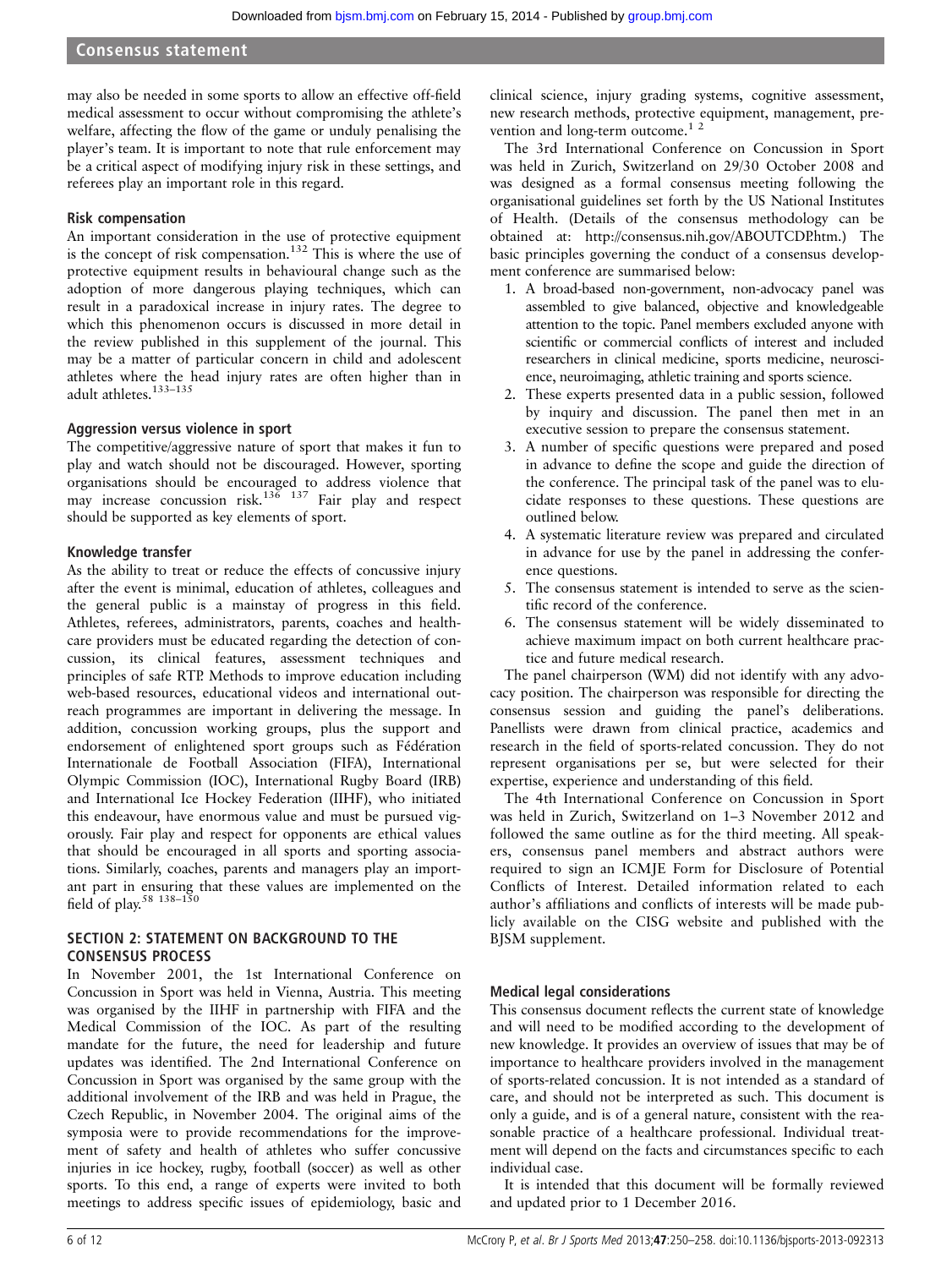# SECTION 3: ZURICH 2012 CONSENSUS QUESTIONS

Note that each question is the subject of a separate systematic review that is published in the BJSM (2013:47:5). As such, all citations and details of each topic will be covered in those reviews.

# When you assess an athlete acutely and they do not have a concussion, what is it? Is a cognitive injury the key component of concussion in making a diagnosis?

The consensus panel agreed that concussion is an evolving injury in the acute phase with rapidly changing clinical signs and symptoms, which may reflect the underlying physiological injury in the brain. Concussion is considered to be among the most complex injuries in sports medicine to diagnose, assess and manage. A majority of concussions in sport occur without LOC or frank neurological signs. At present, there is no perfect diagnostic test or marker that clinicians can rely on for an immediate diagnosis of concussion in the sporting environment. Because of this evolving process, it is not possible to rule out concussion when an injury event occurs associated with a transient neurological symptom. All such cases should be removed from the playing field and assessed for concussion by the treating physician or healthcare provider as discussed below. It was recognised that a cognitive deficit is not necessary for acute diagnosis as it either may not be present or detected on examination.

# Are the existing tools/examination sensitive and reliable enough on the day of injury to make or exclude a diagnosis of concussion?

Concussion is a clinical diagnosis based largely on the observed injury mechanism, signs and symptoms. The vast majority of sports-related concussions (hereafter, referred to as concussion) occur without LOC or frank neurological signs.<sup>151–154</sup> In milder forms of concussion, the athlete might be slightly confused, without clearly identifiable amnesia. In addition, most concussions cannot be identified or diagnosed by neuroimaging techniques (eg, CT or MRI). Several well-validated neuropsychological tests are appropriate for use in the assessment of acute concussion in the competitive sporting environment. These tests provide important data on symptoms and functional impairments that clinicians can incorporate into their diagnostic formulation, but should not solely be used to diagnose concussion.

# What is the best practice for evaluating an adult athlete with concussion on the 'field of play' in 2012?

Recognising and evaluating concussion in the adult athlete on the field is a challenging responsibility for the healthcare provider. Performing this task is often a rapid assessment in the midst of competition with a time constraint and the athlete eager to play. A standardised objective assessment of injury, which includes excluding more serious injury, is critical in determining disposition decisions for the athlete. The on-field evaluation of sports-related concussion is often a challenge given the elusiveness and variability of presentation, difficulty in making a timely diagnosis, specificity and sensitivity of sideline assessment tools, and the reliance on symptoms. Despite these challenges, the sideline evaluation is based on recognition of injury, assessment of symptoms, cognitive and cranial nerve function, and balance. Serial assessments are often necessary. Concussion is often an evolving injury, and signs and symptoms may be delayed. Therefore, erring on the side of caution (keeping an athlete out of participation when there is any suspicion for injury) is important. An SAC is useful in the assessment of the athlete with suspected concussion but should not take the place of the clinician's judgement.

## How can the SCAT2 be improved?

It was agreed that a variety of measures should be employed as part of the assessment of concussion to provide a more complete clinical profile for the concussed athlete. Important clinical information can be ascertained in a streamlined manner through the use of a multimodal instrument such as the Sport Concussion Assessment Tool (SCAT). A baseline assessment is advised wherever possible. However, it is acknowledged that further validity studies need to be performed to answer this specific issue.

A future SCAT test battery (ie, SCAT3) should include an initial assessment of injury severity using the Glasgow Coma Scale (GCS), immediately followed by observing and documenting concussion signs. Once this is complete, symptom endorsement and symptom severity, as well as neurocognitive and balance functions, should be assessed in any athlete suspected of sustaining a concussion. It is recommended that these latter steps be conducted following a minimum 15 min rest period on the sideline to avoid the influence of exertion or fatigue on the athlete's performance. Although it is noted that this time frame is an arbitrary one, the expert panel agreed nevertheless that a period of rest was important prior to assessment. Future research should consider the efficacy for inclusion of vision tests such as the King Devick Test and clinical reaction time tests.<sup>155</sup> 156 Recent studies suggest that these may be useful additions to the sideline assessment of concussion. However, the need for additional equipment may make them impractical for sideline use.

It was further agreed that the SCAT3 would be suitable for adults and youths aged 13 and over and that a new tool (Child SCAT3) be developed for younger children.

# Advances in neuropsychology: are computerised tests sufficient for concussion diagnosis?

Sports-related concussions are frequently associated with one or more symptoms, impaired balance and/or cognitive deficits. These problems can be measured using symptom scales, balance testing and neurocognitive testing. All three modalities can identify significant changes in the first few days following injury, generally with normalisation over 1–3 weeks. The presentation of symptoms and the rate of recovery can be variable, which reinforces the value of assessing all three areas as part of a comprehensive sport concussion programme.

Neuropsychological assessment has been described by the CISG as a 'cornerstone' of concussion management. Neuropsychologists are uniquely qualified to interpret neuropsychological tests and can play an important role within the context of a multifaceted-multimodal and multidisciplinary approach to managing sports-related concussion. Concussion management programmes that use neuropsychological assessment to assist in clinical decision-making have been instituted in professional sports, colleges and high schools. Brief computerised cognitive evaluation tools are the mainstay of these assessments worldwide, given the logistical limitation in accessing trained neuropsychologists; however, it should be noted that these are not substitutes for formal neuropsychological assessment. At present, there is insufficient evidence to recommend the widespread routine use of baseline neuropsychological testing.

# What evidence exists for new strategies/technologies in the diagnosis of concussion and assessment of recovery?

A number of novel technological platforms exist to assess concussion including (but not limited to) iPhone/smart phone apps, quantitative electroencephalography, robotics—sensory motor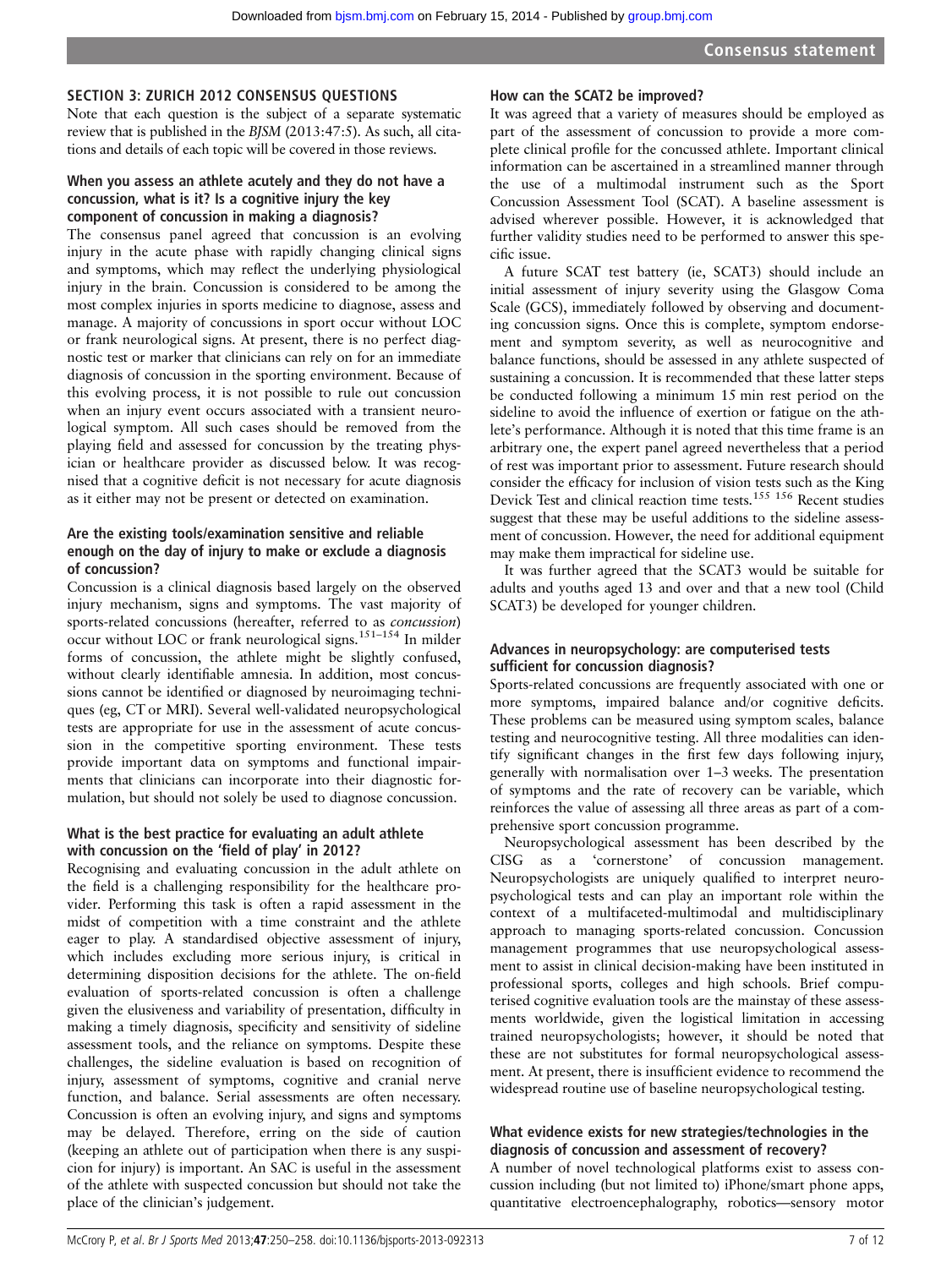assessment, telemedicine, eye-tracking technology, functional imaging/advanced neuroimaging and head impact sensors. At this stage, only limited evidence exists for their role in this setting and none have been validated as diagnostic. It will be important to reconsider the role of these technologies once evidence is developed.

## Advances in the management of sport concussion: what is evidence for concussion therapies

The current evidence evaluating the effect of rest and treatment following a sports-related concussion is sparse. An initial period of rest may be of benefit. However, further research to evaluate the long-term outcome of rest, and the optimal amount and type of rest, is needed. Low-level exercise for those who are slow to recover may be of benefit, although the optimal timing following injury for initiation of this treatment is currently unknown. Multimodal physiotherapy treatment for individuals with clinical evidence of cervical spine and/or vestibular dysfunction may be of benefit. There is a strong need for high-level studies evaluating the effects of a resting period, pharmacological interventions, rehabilitative techniques and exercise for individuals who have sustained a sports-related concussion.

#### The difficult concussion patient—What is the best approach to investigation and management of persistent (>10 days) postconcussive symptoms?

Persistent symptoms (>10 days) are generally reported in 10–15% of concussions. This may be higher in certain sports (eg, elite ice hockey) and populations (eg, children). In general, symptoms are not specific to concussion and it is important to consider and manage co-existent pathologies. Investigations may include formal neuropsychological testing and conventional neuroimaging to exclude structural pathology. Currently, there is insufficient evidence to recommend routine clinical use of advanced neuroimaging techniques or other investigative strategies. Cases of concussion in sport where clinical recovery falls outside the expected window (ie, 10 days) should be managed in a multidisciplinary manner by healthcare providers with experience in sports-related concussion. Important components of management after the initial period of physical and cognitive rest include associated therapies such as cognitive, vestibular, physical and psychological therapy, consideration of assessment of other causes of prolonged symptoms and consideration of commencement of a graded exercise programme at a level that does not exacerbate symptoms.

## Revisiting concussion modifiers: how should the evaluation and management of acute concussion differ in specific groups?

The literature demonstrates that the number and severity of symptoms and previous concussions are associated with prolonged recovery and/or increased risk of complications. Brief LOC, duration of post-traumatic amnesia and/or impact seizures do not reliably predict outcome following concussion, although a cautious approach should be taken in an athlete with prolonged LOC (ie, >1 min). Children generally take longer to recover from concussions and assessment batteries have yet to be validated in the younger age group. Currently, there are insufficient data on the influence of genetics and gender on outcome following concussion. Several modifiers are associated with prolonged recovery or increased risk of complications following concussion and have important implications for management. Children with concussion should be managed conservatively, with the emphasis on return to learn before return to sport. In cases of concussion

managed with limited resources (eg, non-elite players), a conservative approach should also be taken such that the athlete does not return to sport until fully recovered.

# What are the most effective risk reduction strategies in sport concussion?—from protective equipment to policy?

No new valid evidence was provided to suggest that the use of current standard headgear in rugby, or of mouthguards in American football, can significantly reduce players' risk of concussion. No evidence was provided to suggest an association between neck strength increases and concussion risk reduction. There was evidence to suggest that eliminating body checking from Pee Wee ice hockey (ages 11–12 years) and fair-play rules in ice hockey were effective injury prevention strategies. Helmets need to be able to protect from impacts resulting in a head change in velocity of up to 10 m/s in professional American football, and up to 7 m/s in professional Australian football. It also appears that helmets must be capable of reducing head-resultant linear acceleration to below 50 g and angular acceleration components to below  $1500 \text{ rad/s}^2$  to optimise their effectiveness. Given that a multifactorial approach is needed for concussion prevention, well-designed and sport-specific prospective analytical studies of sufficient power are warranted for mouthguards, headgear/helmets, facial protection and neck strength. Measuring the effect of rule changes should also be addressed by future studies, not only assessing new rule changes or legislation, but also alteration or reinforcement to existing rules.

#### What is the evidence for chronic concussion-related changes?—behavioural, pathological and clinical outcomes

It was agreed that CTE represents a distinct tauopathy with an unknown incidence in athletic populations. It was further agreed that CTE was not related to concussions alone or simply exposure to contact sports. At present, there are no published epidemiological, cohort or prospective studies relating to modern CTE. Owing to the nature of the case reports and pathological case series that have been published, it is not possible to determine the causality or risk factors with any certainty. As such, the speculation that repeated concussion or subconcussive impacts cause CTE remains unproven. The extent to which age-related changes, psychiatric or mental health illness, alcohol/ drug use or co-existing medical or dementing illnesses contribute to this process is largely unaccounted for in the published literature. At present, the interpretation of causation in the modern CTE case studies should proceed cautiously. It was also recognised that it is important to address the fears of parents/ athletes from media pressure related to the possibility of CTE.

# From consensus to action—how do we optimise knowledge transfer, education and ability to influence policy?

The value of knowledge transfer (KT) as part of concussion education is increasingly becoming recognised. Target audiences benefit from specific learning strategies. Concussion tools exist, but their effectiveness and impact require further evaluation. The media is valuable in drawing attention to concussion, but efforts need to ensure that the public is aware of the right information. Social media as a concussion education tool is becoming more prominent. Implementation of KT models is one approach organisations can use to assess knowledge gaps; identify, develop and evaluate education strategies; and use the outcomes to facilitate decision-making. Implementing KT strategies requires a defined plan. Identifying the needs, learning styles and preferred learning strategies of target audiences, coupled with evaluation, should be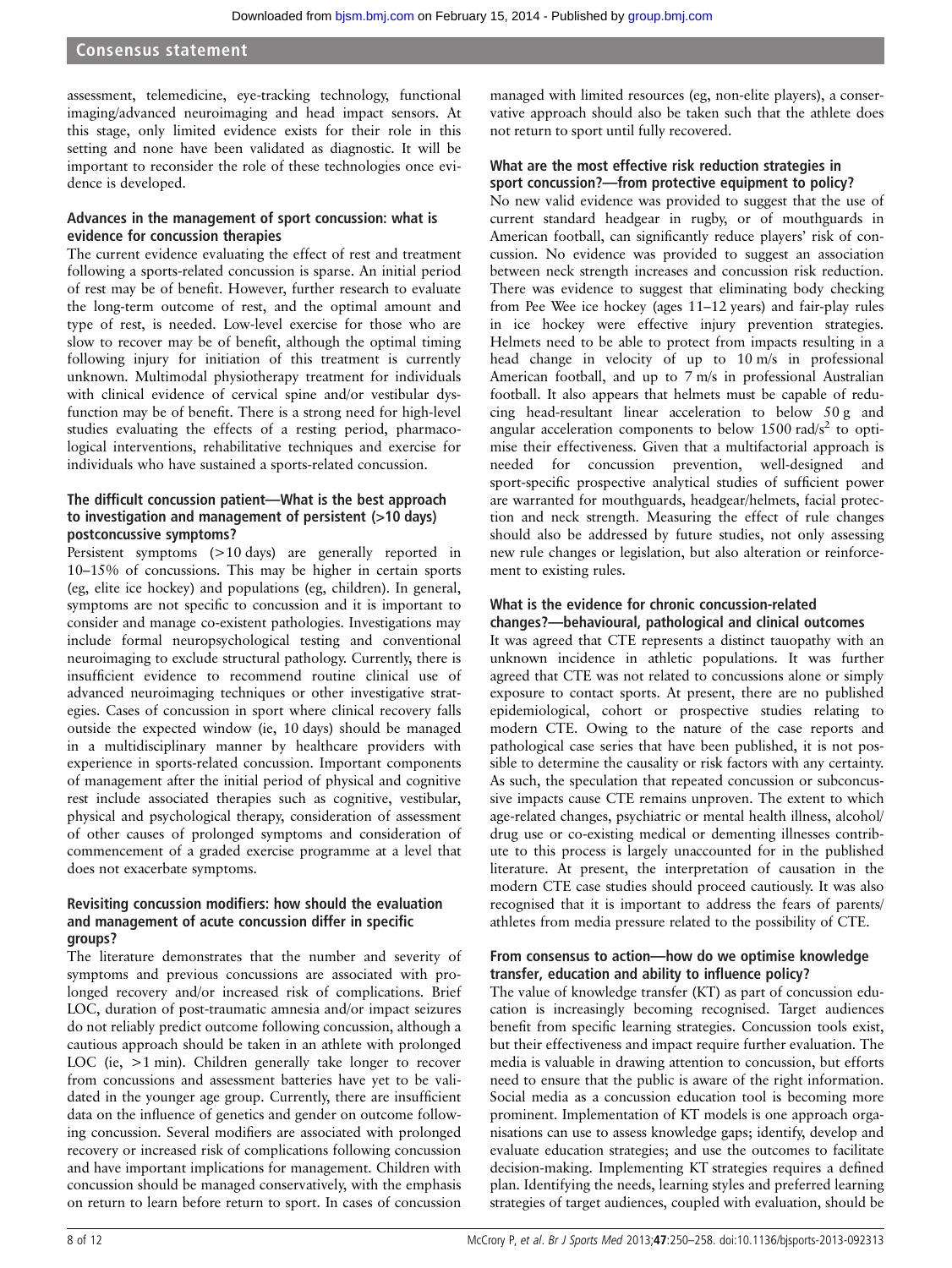a piece of the overall concussion education puzzle to have an impact on enhancing knowledge and awareness.

# Author affiliations <sup>1</sup>

<sup>1</sup>The Florey Institute of Neuroscience and Mental Health, Heidelberg, Victoria, Australia

<sup>2</sup> Faculty of Kinesiology, Hotchkiss Brain Institute, University of Calgary, Calgary, Alberta, Canada

<sup>3</sup> Faculty of Medicine, Sport Injury Prevention Research Centre, Calgary, Alberta, Canada

4 International Ice Hockey Federation, Switzerland

<sup>5</sup>IOC Medical Commission Games Group, Ottawa, Ontario, Canada

6 Ottawa Sport Medicine Centre, Ottawa, Ontario, Canada

<sup>7</sup> Department of Neurosurgery, Boston University Medical Center, Boston, Massachusetts, USA

<sup>8</sup> Center for the Study of Traumatic Encephalopathy, Boston University Medical Center, Boston, Massachusetts, USA

<sup>9</sup>Department of Neurology, University of Zurich, Zurich, Switzerland

<sup>11</sup>F-MARC (FIFA Medical Assessment and Research Center), Zurich, Switzerland<br><sup>12</sup>Psychological and Neurobehavioral Associates, Inc., State College, Pennsylvania, USA<br><sup>13</sup>University of Missouri–Kansas City, Kansas City, M

University of Oslo, Norway<br><sup>15</sup>Oslo Sports Trauma Research Center, Norway

<sup>16</sup>International Olympic Committee (IOC), Lausanne, Switzerland<br><sup>17</sup> Division of Neurosurgery, University of Toronto, Toronto, Canada<br><sup>18</sup> Concussion Management Program Athletic Edge Sports Medicine, Toronto, Canada<br><sup>19</sup>

Michigan, USA<br><sup>20</sup>International Rugby Board, Dublin, Ireland

<sup>21</sup>Department of Neurosurgery, Orthopaedic Surgery and Rehabilitation, Vanderbilt Sports Concussion Center, Vanderbilt University Medical Center, Nashville, Tennessee, USA

<sup>22</sup> Department of Clinical Neurosciences, Faculty of Medicine, University of Calgary, Calgary, Alberta, Canada<br><sup>23</sup> Department of Family Medicine, University of Calgary, Calgary, Alberta, Canada

<sup>24</sup>Sport Medicine Centre, Faculty of Kinesiology, University of Calgary, Calgary, Alberta, Canada

<sup>25</sup>Department of Neurosurgery, Austin and Cabrini Hospitals & The Florey Institute of Neuroscience and Mental Health, Melbourne, Victoria, Australia

<sup>26</sup>Theodore S. Roberts Endowed Chair Department of Neurological Surgery University of Washington Seattle, WA, USA<br><sup>27</sup>NFL Head, Neck and Spine Medical Committee

<sup>28</sup>Matthew Gfeller Sport-Related Traumatic Brain Injury Research Center, University of North Carolina, Chapel Hill, Chapel Hill, North Carolina, USA

<sup>29</sup>Clinical Professor Departments of Rehabilitation Medicine, Orthopaedics and Sports Medicine and Neurological Surgery, University of Washington, USA

<sup>30</sup> Seattle Sports Concussion Program, Team Physician Seattle Seahawks and Seattle Mariners, Seattle, Washington, USA

<sup>31</sup> Department of Psychiatry, University of British Columbia, Vancouver, British Columbia, Canada<br><sup>32</sup>Weill Medical College of Cornell University, New York, New York, USA

<sup>33</sup>Burke Rehabilitation Hospital, White Plains, New York, USA<br><sup>34</sup>New York State Athletic Commission. New York, New York, USA<br><sup>35</sup>Department of Family Medicine, University of Ottawa, Ottawa, Canada<br><sup>36</sup>Canadian National Injury Committee

<sup>38</sup>Brain Injury Research, Departments of Neurosurgery and Neurology, Medical College of Wisconsin, Wisconsin, USA

<sup>39</sup> Australian Centre for Research into Injury in Sports and its Prevention, Monash Injury

Research Institute, Monash University, Australia<br><sup>40</sup>Transport and Road Safety Research, Faculty of Science, the University of New South

Wales, Australia<br><sup>41</sup> McIntosh Consultancy and Research Pty Ltd. Sydney, Australia

<sup>42</sup> Perry Maddocks Trollope Lawyers, Melbourne, Australia  $^{42}$  Perry Maddocks Trollope Lawyers, Melbourne, Australia 43The Florey Institute of Neuroscience and Mental Health, Melbourne Brain Centre,

Austin Campus, Melbourne, Australia<br><sup>44</sup>Centre For Health Exercise and Sports Medicine, Melbourne Physiotherapy Department,

University of Melbourne, Melbourne, Australia<br><sup>45</sup>Department of Pediatrics, McMaster University, Hamilton, Ontario, Canada

<sup>46</sup>David Braley Sport Medicine and Rehabilitation Centre, McMaster University, Hamilton,

Ontario, Canada<br><sup>47</sup> Princeton University, New Jersey, USA

48Robert Wood Johnson, University of Medicine and Dentistry of New Jersey (UMDNJ), USA

<sup>49</sup>Sport Injury Prevention Research Centre, Faculty of Kinesiology, University of Calgary,

Calgary, Alberta, Canada<br><sup>50</sup>Toronto Western Hospital and University of Toronto, Canada

<sup>51</sup>Krembil Neuroscience Centre, Toronto, Canada <sup>52</sup>ThinkFirst Canada<br><sup>53</sup>Parachute, Canada 53Parachute, Canada 54British Horseracing Authority, London, UK

Competing interests See the supplementary online data for competing interests (http://dx.doi.org/10.1136/bjsports-2013-092313).

Provenance and peer review Commissioned: internally peer reviewed.

#### **REFERENCES**

- 1 Aubry M, Cantu R, Dvorak J, et al. Summary and agreement statement of the 1st International Symposium on Concussion in Sport, Vienna 2001. Clin J Sport Med 2002;12:6–11.
- 2 McCrory P, Johnston K, Meeuwisse W, et al. Summary and agreement statement of the 2nd International Conference on Concussion in Sport, Prague 2004. Br J Sports Med 2005;39:196–204.
- 3 McCrory P, Meeuwisse W, Johnston K, et al. Consensus statement on concussion in sport—the third international conference on concussion in sport held in Zurich, November 2008. Phys Sportsmed 2009;37:141–59.
- 4 Maddocks D, Dicker G. An objective measure of recovery from concussion in Australian rules footballers. Sport Health 1989;7(Suppl):6-7.
- 5 Maddocks DL, Dicker GD, Saling MM. The assessment of orientation following concussion in athletes. Clin J Sport Med 1995;5:32-5.
- 6 McCrea M. Standardized mental status assessment of sports concussion. Clin J Sport Med 2001;11:176-81.
- 7 McCrea M, Kelly J, Randolph C, et al. Standardised assessment of concussion (SAC): on site mental status evaluation of the athlete. J Head Trauma Rehab 1998;13:27–36.
- 8 McCrea M, Randolph C, Kelly J. The Standardized Assessment of Concussion (SAC): manual for administration, scoring and interpretation. 2nd edn. Waukesha, WI, 2000.
- 9 McCrea M, Kelly JP, Kluge J, et al. Standardized assessment of concussion in football players. Neurology 1997;48:586–8.
- 10 Chen J, Johnston K, Collie A, et al. A validation of the Post Concussion Symptom Scale in the assessment of complex concussion using cognitive testing and functional MRI. J Neurol Neurosurg Psych 2007;78:1231–8.
- 11 Chen J, Johnston K, Frey S, et al. Functional abnormalities in symptomatic concussed athletes: an fMRI study. Neuroimage 2004;22:68–82.
- 12 Chen JK, Johnston KM, Collie A, et al. (14) Association between symptom severity, CogSport tests results, and functional MRI activation in symptomatic concussed athletes. Clin J Sport Med 2004;14:379.
- 13 Chen JK, Johnston KM, Collie A, et al. Behavioural and functional imaging outcomes in symptomatic concussed athletes measured with cogsport and functional MRI. BJ Sport Med 2004;38:659.
- 14 Ptito A, Chen JK, Johnston KM. Contributions of functional magnetic resonance imaging (fMRI) to sport concussion evaluation. NeuroRehabilitation 2007;22:217–27.
- 15 Guskiewicz K. Postural stability assessment following concussion. Clin J Sport Med 2001;11:182–90.
- 16 Guskiewicz KM. Assessment of postural stability following sport-related concussion. Curr Sports Med Rep 2003;2:24–30.
- 17 Guskiewicz KM, Ross SE, Marshall SW. Postural stability and neuropsychological deficits after concussion in collegiate athletes. J Athl Train 2001;36:263–73.
- 18 Cavanaugh JT, Guskiewicz KM, Giuliani C, et al. Detecting altered postural control after cerebral concussion in athletes with normal postural stability. Br J Sports Med 2005;39:805–11.
- 19 Cavanaugh JT, Guskiewicz KM, Giuliani C, et al. Recovery of postural control after cerebral concussion: new insights using approximate entropy. J Athl Train 2006;41:305–13.
- 20 Cavanaugh JT, Guskiewicz KM, Stergiou N. A nonlinear dynamic approach for evaluating postural control: new directions for the management of sport-related cerebral concussion. Sports Med (Auckland, NZ) 2005;35:935–50.
- 21 Fox ZG, Mihalik JP, Blackburn JT, et al. Return of postural control to baseline after anaerobic and aerobic exercise protocols. J Athl Train 2008;43:456–63.
- 22 Kristman VL, Tator CH, Kreiger N, et al. Does the apolipoprotein epsilon 4 allele predispose varsity athletes to concussion? A prospective cohort study. Clin J Sport Med 2008;18:322–8..
- 23 Terrell TR, Bostick RM, Abramson R, et al. APOE, APOE promoter, and Tau genotypes and risk for concussion in college athletes. Clin J Sport Med 2008;18:10–17.
- 24 Vagnozzi R, Tavazzi B, Signoretti S, et al. Temporal window of metabolic brain vulnerability to concussions: mitochondrial-related impairment—part I. Neurosurgery 2007;61:379–88; discussion 88–9.
- 25 Hang CH, Chen G, Shi JX, et al. Cortical expression of nuclear factor kappaB after human brain contusion. Brain Res 2006;1109:14-21..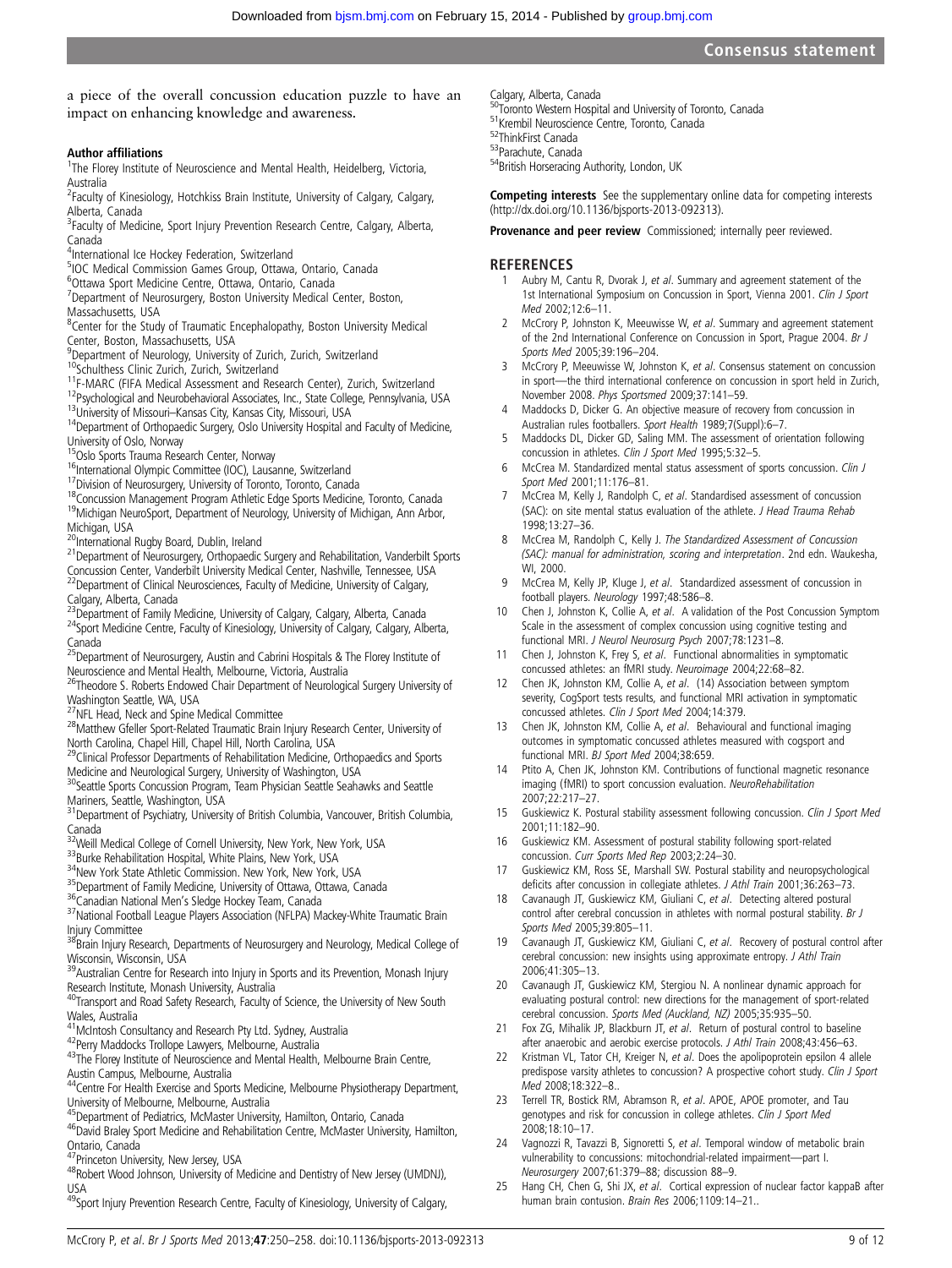- 26 Peng RY, Gao YB, Xiao XY, et al. [Study on the expressions of basic fibroblast growth factor and nervous growth factor genes in rat cerebral concussion]. Zhongguo Wei Zhong Bing Ji Jiu Yi Xue 2003;15:213–16.
- 27 Yunoki M, Kawauchi M, Ukita N, et al. Effects of lecithinized SOD on sequential change in SOD activity after cerebral contusion in rats. Acta Neurochir Suppl 1998;71:142–5.
- Hinkle DA, Baldwin SA, Scheff SW, et al. GFAP and S100beta expression in the cortex and hippocampus in response to mild cortical contusion. J Neurotrauma 1997;14:729–38.
- 29 Holmin S, Schalling M, Hojeberg B, et al. Delayed cytokine expression in rat brain following experimental contusion. J Neurosurg 1997;86:493–504.
- 30 Sandberg Nordqvist AC, von Holst H, Holmin S, et al. Increase of insulin-like growth factor (IGF)-1, IGF binding protein-2 and -4 mRNAs following cerebral contusion. Brain Res Mol Brain Res 1996;38:285–93.
- 31 Fukuhara T, Nishio S, Ono Y, et al. Induction of Cu,Zn-superoxide dismutase after cortical contusion injury during hypothermia. Brain Res 1994;657:333–6.
- 32 Begaz T, Kyriacou DN, Segal J, et al. Serum biochemical markers for post-concussion syndrome in patients with mild traumatic brain injury. J Neurotrauma 2006;23:1201–10.
- 33 de Boussard CN, Lundin A, Karlstedt D, et al. S100 and cognitive impairment after mild traumatic brain injury. J Rehabil Med 2005;37:53–7.
- Lima DP, Simao Filho C, Abib Sde C, et al. Quality of life and neuropsychological changes in mild head trauma. Late analysis and correlation with S100B protein and cranial CT scan performed at hospital admission. Injury 2008;39:604–11.
- 35 Ma M, Lindsell CJ, Rosenberry CM, et al. Serum cleaved tau does not predict postconcussion syndrome after mild traumatic brain injury. Am J Emerg Med 2008;26:763–8.
- 36 Stalnacke BM, Tegner Y, Sojka P. Playing ice hockey and basketball increases serum levels of S-100B in elite players: a pilot study. Clin J Sport Med 2003;13:292–302.
- 37 Stalnacke BM, Tegner Y, Sojka P. Playing soccer increases serum concentrations of the biochemical markers of brain damage S-100B and neuron-specific enolase in elite players: a pilot study. Brain Inj 2004;18:899–909.
- 38 Townend W, Ingebrigtsen T. Head injury outcome prediction: a role for protein S-100B? Injury 2006;37:1098–108.
- 39 Boutin D, Lassonde M, Robert M, et al. Neurophysiological assessment prior to and following sports-related concussion during childhood: a case study. Neurocase 2008;14:239–48.
- 40 De Beaumont L, Brisson B, Lassonde M, et al. Long-term electrophysiological changes in athletes with a history of multiple concussions. Brain Inj 2007;21:631-44.
- De Beaumont L, Lassonde M, Leclerc S, et al. Long-term and cumulative effects of sports concussion on motor cortex inhibition. Neurosurgery 2007;61:329–36; discussion 36–7.
- 42 Gaetz M, Weinberg H. Electrophysiological indices of persistent post-concussion symptoms. Brain Inj 2000;14:815–32.
- 43 Gosselin N, Theriault M, Leclerc S, et al. Neurophysiological anomalies in symptomatic and asymptomatic concussed athletes. Neurosurgery 2006;58:1151–61; discussion –61.
- 44 Lavoie ME, Dupuis F, Johnston KM, et al. Visual p300 effects beyond symptoms in concussed college athletes. J Clin Exp Neuropsychol 2004;26:55-73.
- 45 Rousseff RT, Tzvetanov P, Atanassova PA, et al. Correlation between cognitive P300 changes and the grade of closed head injury. Electromyogr Clin Neurophysiol 2006;46:275–7.
- 46 Collie A, Darby D, Maruff P. Computerised cognitive assessment of athletes with sports related head injury. Br J Sports Med 2001;35:297–302.
- 47 Collie A, Maruff P. Computerised neuropsychological testing. Br J Sports Med 2003;37:2–3.
- 48 Collie A, Maruff P, McStephen M, et al. Psychometric issues associated with computerised neuropsychological assessment of concussed athletes. Br J Sports Med 2003;37:556–9.
- 49 Collins MW, Grindel SH, Lovell MR, et al. Relationship between concussion and neuropsychological performance in college football players [see comments]. JAMA 1999;282:964–70.
- 50 Lovell MR. The relevance of neuropsychologic testing for sports-related head injuries. Curr Sports Med Rep 2002;1:7–11.
- 51 Lovell MR, Collins MW. Neuropsychological assessment of the college football player. J Head Trauma Rehabil 1998;13:9–26.
- 52 Bleiberg J, Cernich AN, Cameron K, , et al Duration of cognitive impairment after sports concussion. Neurosurgery 2004;54:1073–8; discussion 8–80.
- 53 Bleiberg J, Warden D. Duration of cognitive impairment after sports concussion. Neurosurgery 2005;56:E1166.
- 54 Broglio SP, Macciocchi SN, Ferrara MS. Neurocognitive performance of concussed athletes when symptom free. J Athl Train 2007;42:504–8.
- 55 Broglio SP, Macciocchi SN, Ferrara MS. Sensitivity of the concussion assessment battery. Neurosurgery 2007;60:1050–7; discussion 7–8.
- 56 Gioia G, Janusz J, Gilstein K, et al. Neueopsychological management of consussion in children and adolescents: effects of age and gender on ImPact (abstract). Br J Sp Med 2004;38:657.
- 57 McCrory P, Collie A, Anderson V, et al. Can we manage sport related concussion in children the same as in adults? Br J Sports Med 2004;38:516–19.
- 58 Johnston K, Bloom G, Ramsay J, et al. Current concepts in concussion rehabilitation. Curr Sports Med Rep 2004;3:316–23.
- 59 Guskiewicz KM, McCrea M, Marshall SW, et al. Cumulative effects associated with recurrent concussion in collegiate football players. JAMA 2003;290:2549–55.
- 60 Lovell M, Collins M, Bradley J. Return to play following sports-related concussion. Clin Sports Med 2004;23:421–41, ix.
- Collins M, Field M, Lovell M, et al. Relationship between postconcussion headache and neuropsychological test performance in high school athletes. Am J Sports Med 2003;31:168–73.
- 62 Collins M, Grindel S, Lovell M, et al. Relationship between concussion and neuropsychological performance in college football players. J Am Med Assoc 1999;282:964–70.
- 63 Collins MW, Lovell MR, Iverson GL, et al. Cumulative effects of concussion in high school athletes. Neurosurgery 2002;51:1175–9; discussion 80–1.
- 64 McCrea M, Guskiewicz KM, Marshall SW, et al. Acute effects and recovery time following concussion in collegiate football players. JAMA 2003;290:2556–63.
- 65 McCrea M, Hammeke T, Olsen G, et al. Unreported concussion in high school football players: implications for prevention. Clin J Sport Med 2004;14:13-17.
- 66 Bloom G, Horton A, McCrory P, et al. Sport psychology and concussion: new impacts to explore. Br J Sports Med 2004;38:519–21.
- 67 Weiss MR, Gill DL. What goes around comes around: re-emerging themes in sport and exercise psychology. Res Q Exerc Sport 2005;76:S71-87.
- 68 McCrory P. Should we treat concussion pharmacologically? The need for evidence based pharmacological treatment for the concussed athlete. Br J Sports Med 2002;36:3–5.
- 69 McCrory P. Preparticipation assessment for head injury. Clin J Sport Med 2004;14:139–44.
- 70 Johnston KM, Lassonde M, Ptito A. A contemporary neurosurgical approach to sport-related head injury: the McGill concussion protocol. J Am Coll Surg 2001;192:515–24.
- 71 Delaney J, Lacroix V, Leclerc S, et al. Concussions during the 1997 Canadian Football League Season. Clin J Sport Med 2000;10:9–14.
- 72 Delaney J, Lacroix V, Leclerc S, et al. Concussions among university football and soccer players. Clin J Sport Med 2002;12:331-8.
- 73 Gessel LM, Fields SK, Collins CL, et al. Concussions among United States high school and collegiate athletes. J Athl Train 2007;42:495–503.
- Dvorak J, Junge A, Fuller C, et al. Medical issues in women's football. Br J Sports Med 2007;41(Suppl 1):i1.
- 75 Dvorak J, McCrory P, Kirkendall DT. Head injuries in the female football player: incidence, mechanisms, risk factors and management. Br J Sports Med 2007;41 (Suppl 1):i44–6.
- 76 Jennett B, Bond M. Assessment of outcome after severe brain damage: a practical scale. Lancet 1975;1:480–4.
- 77 Leninger B, Gramling S, Farrell A, et al. Neuropsychological deficits in symptomatic minor head injury patients after concussion and mild concussion. J Neurol Neurosurg Psych 1990;53:293–6.
- 78 Lovell M, Iverson G, Collins M, et al. Does loss of consciousness predict neuropsychological decrements after concussion. Clin J Sp Med 1999;9:193-9.
- 79 McCrea M, Kelly J, Randolph C, et al. Immediate neurocognitive effects of concussion. Neurosurgery 2002;50:1032–42.
- 80 Cantu RC. Posttraumatic retrograde and anterograde amnesia: pathophysiology and implications in grading and safe return to play. J Athl Train 2001;36:244-8.
- 81 Lovell MR, Collins MW, Iverson GL, et al. Recovery from mild concussion in high school atheltes. J Neurosurg 2003;98:296–301.
- 82 McCrory PR, Ariens T, Berkovic SF. The nature and duration of acute concussive symptoms in Australian football. Clin J Sport Med 2000;10:235-8.
- 83 Yarnell P, Lynch S. The 'ding': amnestic state in football trauma. Neurology 1973;23:196–7.
- 84 Yarnell PR, Lynch S. Retrograde memory immediately after concussion. Lancet 1970;1:863–4.
- 85 McCrory PR, Berkovic SF. Video analysis of acute motor and convulsive manifestations in sport-related concussion. Neurology 2000;54:1488–91.
- 86 McCrory PR, Bladin PF, Berkovic SF. Retrospective study of concussive convulsions in elite Australian rules and rugby league footballers: phenomenology, aetiology, and outcome. BMJ 1997;314:171–4.
- 87 Fleminger S. Long-term psychiatric disorders after traumatic brain injury. Eur J Anaesthesiol Suppl 2008;42:123–30..
- 88 Chen JK, Johnston KM, Petrides M, et al. Neural substrates of symptoms of depression following concussion in male athletes with persisting postconcussion symptoms. Arch Gen Psychiatry 2008;65:81–9.
- 89 Bryant RA. Disentangling mild traumatic brain injury and stress reactions. N Engl J Med 2008;358:525–7.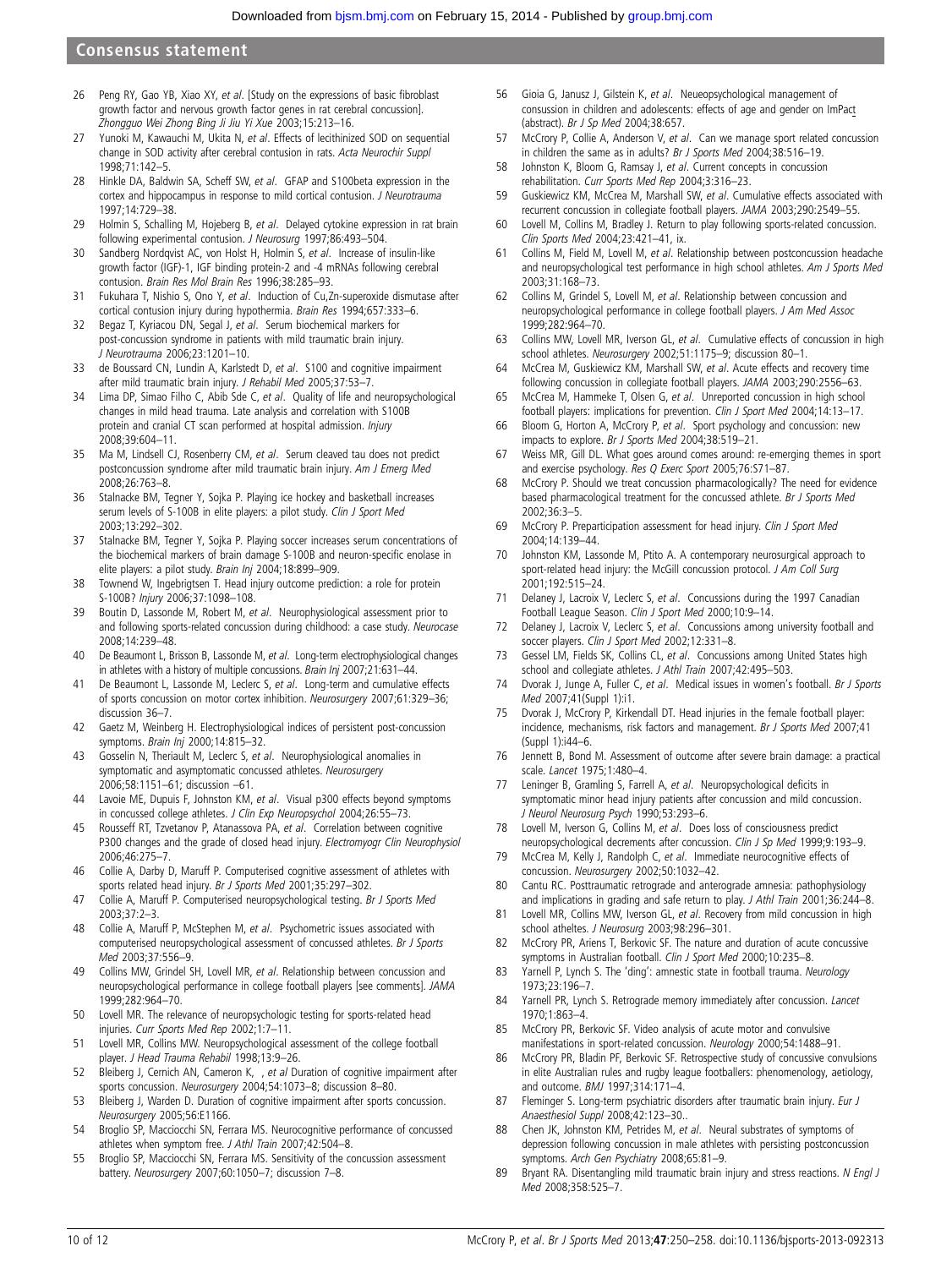- 90 Vanderploeg RD, Curtiss G, Luis CA, et al. Long-term morbidities following self-reported mild traumatic brain injury. J Clin Exp Neuropsychol 2007;29:585–98.
- 91 Guskiewicz KM, Marshall SW, Bailes J, et al. Recurrent concussion and risk of depression in retired professional football players. Med Sci Sports Exerc 2007;39:903–9.
- 92 Kashluba S, Casey JE, Paniak C. Evaluating the utility of ICD-10 diagnostic criteria for postconcussion syndrome following mild traumatic brain injury. J Int Neuropsychol Soc 2006;12:111–18.
- 93 Iverson GL. Misdiagnosis of the persistent postconcussion syndrome in patients with depression. Arch Clin Neuropsychol 2006;21:303–10.
- 94 Chamelian L, Feinstein A. The effect of major depression on subjective and objective cognitive deficits in mild to moderate traumatic brain injury. J Neuropsychiatry Clin Neurosci 2006;18:33–8.
- 95 Mooney G, Speed J, Sheppard S. Factors related to recovery after mild traumatic brain injury. Brain Inj 2005;19:975–87.
- 96 Broshek DK, Freeman JR. Psychiatric and neuropsychological issues in sport medicine. Clin Sports Med 2005;24:663–79, x.
- 97 Pellman EJ. Background on the National Football League's research on concussion in professional football. Neurosurgery 2003;53:797–8.
- 98 Purcell L, Carson J. Sport-related concussion in pediatric athletes. Clin Pediatr (Phila) 2008;47:106–13.
- 99 Lee LK. Controversies in the sequelae of pediatric mild traumatic brain injury. Pediatr Emerg Care 2007;23:580–3; quiz 4–6.
- 100 Schnadower D, Vazquez H, Lee J, et al. Controversies in the evaluation and management of minor blunt head trauma in children. Curr Opin Pediatr 2007;19:258–64..
- 101 Wozniak JR, Krach L, Ward E, et al. Neurocognitive and neuroimaging correlates of pediatric traumatic brain injury: a diffusion tensor imaging (DTI) study. Arch Clin Neuropsychol 2007;22:555–68.
- 102 Hayden MG, Jandial R, Duenas HA, et al. Pediatric concussions in sports; a simple and rapid assessment tool for concussive injury in children and adults. Childs Nerv Syst 2007;23:431–5.
- 103 Lee MA. Adolescent concussions—management recommendations: a practical approach. Conn Med 2006;70:377–80.
- 104 Kirkwood MW, Yeates KO, Wilson PE. Pediatric sport-related concussion: a review of the clinical management of an oft-neglected population. Pediatrics 2006;117:1359–71.
- 105 Guskiewicz KM, Marshall SW, Bailes J, et al. Association between recurrent concussion and late-life cognitive impairment in retired professional football players. Neurosurgery 2005;57:719–26; discussion –26.
- 106 Nandoe RD, Scheltens P, Eikelenboom P. Head trauma and Alzheimer's disease. J Alzheimers Dis 2002;4:303–8.
- 107 Stern MB. Head trauma as a risk factor for Parkinson's disease. Mov Disord 1991;6:95–7.
- 108 Omalu BI, DeKosky ST, Hamilton RL, et al. Chronic traumatic encephalopathy in a national football league player: part II. Neurosurgery 2006;59:1086–92; discussion  $92 - 3$
- 109 Omalu BI, DeKosky ST, Minster RL, et al. Chronic traumatic encephalopathy in a National Football League player. Neurosurgery 2005;57:128–34; discussion –34.
- 110 McKee AC, Cantu RC, Nowinski CJ, et al. Chronic traumatic encephalopathy in athletes: progressive tauopathy after repetitive head injury. J Neuropathol Exp Neurol 2009;68:709–35.
- 111 McKee AC, Gavett BE, Stern RA, et al. TDP-43 Proteinopathy and Motor Neuron Disease in Chronic Traumatic Encephalopathy. J Neuropathol Exp Neurol 2010;69:918–29.
- 112 McKee AC, Stein TD, Nowinski CJ, et al. The spectrum of disease in chronic traumatic encephalopathy. Brain 2013;136:43–64.
- 113 McCrory P. Sports concussion and the risk of chronic neurological impairment. Clin J Sport Med 2011;21:6–12.
- 114 McCrory P. Future advances and areas of future focus in the treatment of sport-related concussion. Clin Sports Med 2011;30:201-8, xi-ii.
- 115 Hagel BE, Pless IB, Goulet C, et al. Effectiveness of helmets in skiers and snowboarders: case-control and case crossover study. BMJ (Clin Res ed) 2005;330:281.
- 116 McCrory P. The role of helmets in skiing and snowboarding. Br J Sports Med 2002;36:314.
- 117 Mueller BA, Cummings P, Rivara FP, et al. Injuries of the head, face, and neck in relation to ski helmet use. Epidemiology 2008;19:270–6.
- 118 Sulheim S, Holme I, Ekeland A, et al. Helmet use and risk of head injuries in alpine skiers and snowboarders. JAMA 2006;295:919–24.
- 119 Delaney JS, Al-Kashmiri A, Drummond R, et al. The effect of protective headgear on head injuries and concussions in adolescent football (soccer) players. Br J Sports Med 2008;42:110–15; discussion 5.
- 120 Viano DC, Pellman EJ, Withnall C, et al. Concussion in professional football: performance of newer helmets in reconstructed game impacts—part 13. Neurosurgery 2006;59:591–606; discussion 591–606.
- 121 Finch C, Braham R, McIntosh A, et al. Should football players wear custom fitted mouthguards? Results from a group randomised controlled trial. Inj Prev 2005;11:242–6.
- 122 McIntosh A, McCrory P. The dynamics of concussive head impacts in rugby and Australian rules football. Med Sci Sports Exerc 2000;32:1980–5.
- 123 McIntosh A, McCrory P. Impact energy attenuation performance of football headgear. Br J Sports Med 2000;34:337-42.
- 124 McIntosh A, McCrory P. Effectiveness of headgear in a pilot study of under 15 rugby union football. Br J Sports Med 2001;35:167–70.
- 125 McIntosh A, McCrory P, Finch C, et al. Rugby Headgear Study. Sydney: School of Safety Science, The University of New South Wales, May 2005.
- 126 Finch C, Newstead S, Cameron M, et al. Head injury reductions in Victoria two years after the introduction of mandatory bicycle helmet use. Melbourne: Monash University Accident Research Centre, 1993 July, Report No.: 51.
- 127 Curnow WJ. Bicycle helmets and public health in Australia. Health Promot J Austr 2008;19:10–15.
- 128 Hewson PJ. Cycle helmets and road casualties in the UK. Traffic Inj Prev 2005;6:127–34.
- 129 Davidson JA. Epidemiology and outcome of bicycle injuries presenting to an emergency department in the United Kingdom. Eur J Emerg Med 2005;12:24–9.
- 130 Hansen KS, Engesaeter LB, Viste A. Protective effect of different types of bicycle helmets. Traffic Inj Prev 2003;4:285-90.
- 131 Andersen T, Arnason A, Engebretsen L, et al. Mechanism of head injuries in elite football. Br J Sports Med 2004;38:690–6.
- 132 Hagel B, Meewisse W. Editorial: risk compensation: a "side effect" of sport injury prevention? Clin J Sp Med 2004;14:193–6.
- 133 Finch C, Mcintosh AS, McCrory P, et al. A pilot study of the attitudes of Australian Rules footballers towards protective headgear. J Sci Med Sport 2003;6:505–11.
- 134 Finch CF, McIntosh AS, McCrory P. What do under 15-year-old schoolboy rugby union players think about protective headgear? BrJ Sports Med 2001;35:89–94.
- 135 Finch C, Mcintosh AS, McCrory P. What is the evidence base for the use of protective headgear and mouthguards in Australian football. Sport Health 2000;18:35–8.
- 136 Reece RM, Sege R. Childhood head injuries: accidental or inflicted? Arch Pediatr Adolesc Med 2000;154:11–15.
- 137 Shaw NH. Bodychecking in hockey. CMAJ 2004;170:15–16; author reply 6, 8.
- 138 Denke NJ. Brain injury in sports. J Emerg Nurs 2008;34:363–4.
- 139 Gianotti S, Hume PA. Concussion sideline management intervention for rugby union leads to reduced concussion claims. NeuroRehabilitation 2007;22:181–9.
- 140 Guilmette TJ, Malia LA, McQuiggan MD. Concussion understanding and management among New England high school football coaches. Brain Inj 2007;21:1039–47.
- 141 Hootman JM, Dick R, Agel J. Epidemiology of collegiate injuries for 15 sports: summary and recommendations for injury prevention initiatives. J Athl Train 2007;42:311–19
- 142 Valovich McLeod TC, Schwartz C, Bay RC. Sport-related concussion misunderstandings among youth coaches. Clin J Sport Med 2007;17:140–2.
- 143 Sye G, Sullivan SJ, McCrory P. High school rugby players' understanding of concussion and return to play guidelines. Br J Sports Med 2006;40:1003–5.
- 144 Theye F, Mueller KA. "Heads up": concussions in high school sports. Clin Med Res 2004;2:165–71.
- 145 Kashluba S, Paniak C, Blake T, et al. A longitudinal, controlled study of patient complaints following treated mild traumatic brain injury. Arch Clin Neuropsychol 2004;19:805–16.
- 146 Gabbe B, Finch CF, Wajswelner H, et al. Does community-level Australian football support injury prevention research? J Sci Med Sport 2003;6:231-6.
- 147 Kaut KP, DePompei R, Kerr J, et al. Reports of head injury and symptom knowledge among college athletes: implications for assessment and educational intervention. Clin J Sport Med 2003;13:213–21.
- 148 Davidhizar R, Cramer C. The best thing about the hospitalization was that the nurses kept me well informed" issues and strategies of client education. Accid Emerg Nurs 2002;10:149–54.
- 149 McCrory P. What advice should we give to athletes postconcussion? Br J Sports Med 2002;36:316–18.
- 150 Bazarian JJ, Veenema T, Brayer AF, et al. Knowledge of concussion guidelines among practitioners caring for children. Clin Pediatr (Phila) 2001;40:207–12.
- 151 Guskiewicz KM, Weaver NL, Padua DA Jr, et al. Epidemiology of concussion in collegiate and high school football players. Am J Sports Med 2000;28:643–50.
- 152 McCrea M, Guskiewicz KM, Marshall SW, et al. Acute effects and recovery time following concussion in collegiate football players: the NCAA Concussion Study. JAMA 2003;290:2556–63.
- 153 Macciocchi SN, Barth JT, Alves W, et al. Neuropsychological functioning and recovery after mild head injury in collegiate athletes. Neurosurgery 1996;39:510–14.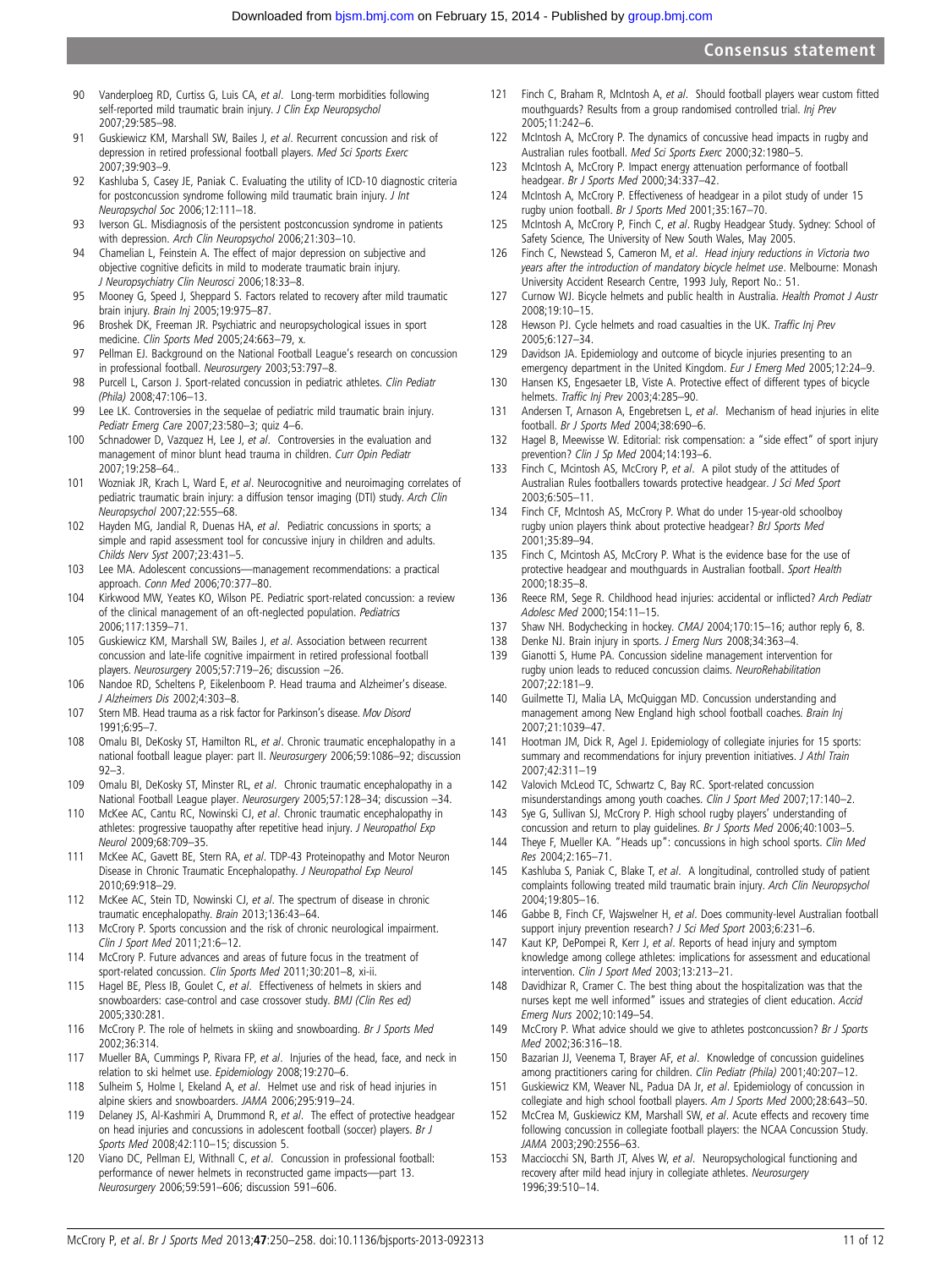- 154 Meehan WP III, d'Hemecourt P, Comstock RD. High school concussions in the 2008-2009 academic year: mechanism, symptoms, and management. Am J Sports Med 2010;38:2405–9.
- 155 Eckner JT, Kutcher JS, Richardson JK. Between-seasons test-retest reliability of clinically measured reaction time in National Collegiate Athletic Association Division I athletes. J Athl Train 2011;46:409–14.
- 156 Eckner JT, Richardson JK, Kim H, et al. A novel clinical test of recognition reaction time in healthy adults. Psychol Assess 2012;24:249–54.